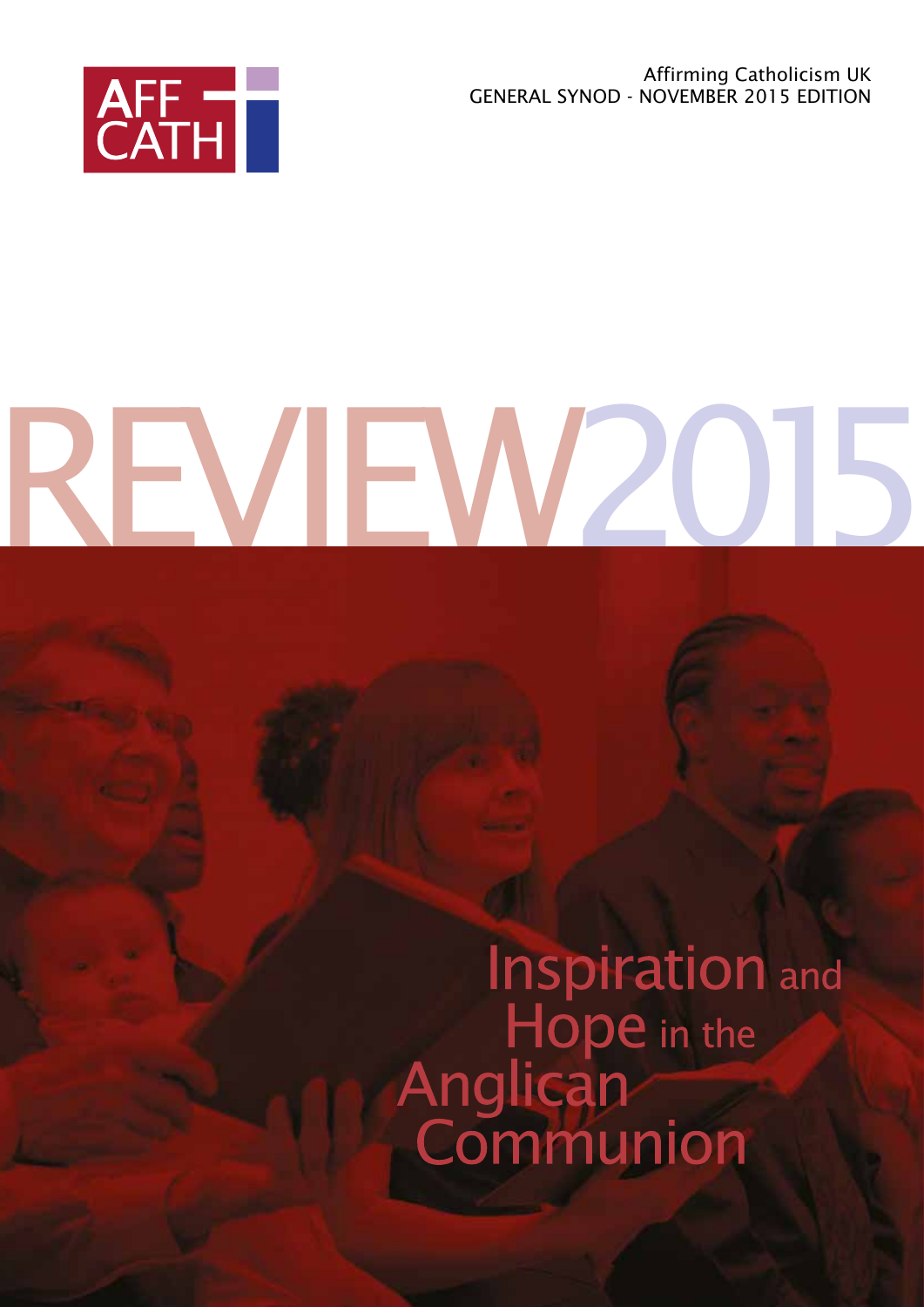# **CONTENTS**

| 1. A Preface from Affirming Catholicism's new President<br>Rt Revd Stephen Cottrell                   | 3              |
|-------------------------------------------------------------------------------------------------------|----------------|
| 2. Siempre Adelante!<br>Revd Canon Dr Rosemarie Mallett Chair                                         | $\overline{4}$ |
| 3. Celebrating Ministry Eucharist at St Mark's Hamilton Terrace<br>Revd Rose Hudson-Wilkin            | 6              |
| 4. Two Consecrations<br>Revd Dr Hannah Cleugh                                                         | 12             |
| 5. General Synod 2010-2015<br>Mary Johnston Convenor, Affirming Catholics in Synod (ACiS), until 2014 | 14             |
| 6. Affirming the Social Gospel<br>Rt Revd David Walker, Bishop of Manchester                          | 18             |
| 7. Parish Development<br>Rt Revd Dr Nicholas Chamberlain, Bishop of Grantham                          | 20             |
| 8. Going for Growth from an Affirming Catholic Perspective<br>Revd Canon Dr Charlotte Methuen         | 22             |
| 9. The Aff Cath Board 2015                                                                            | 24             |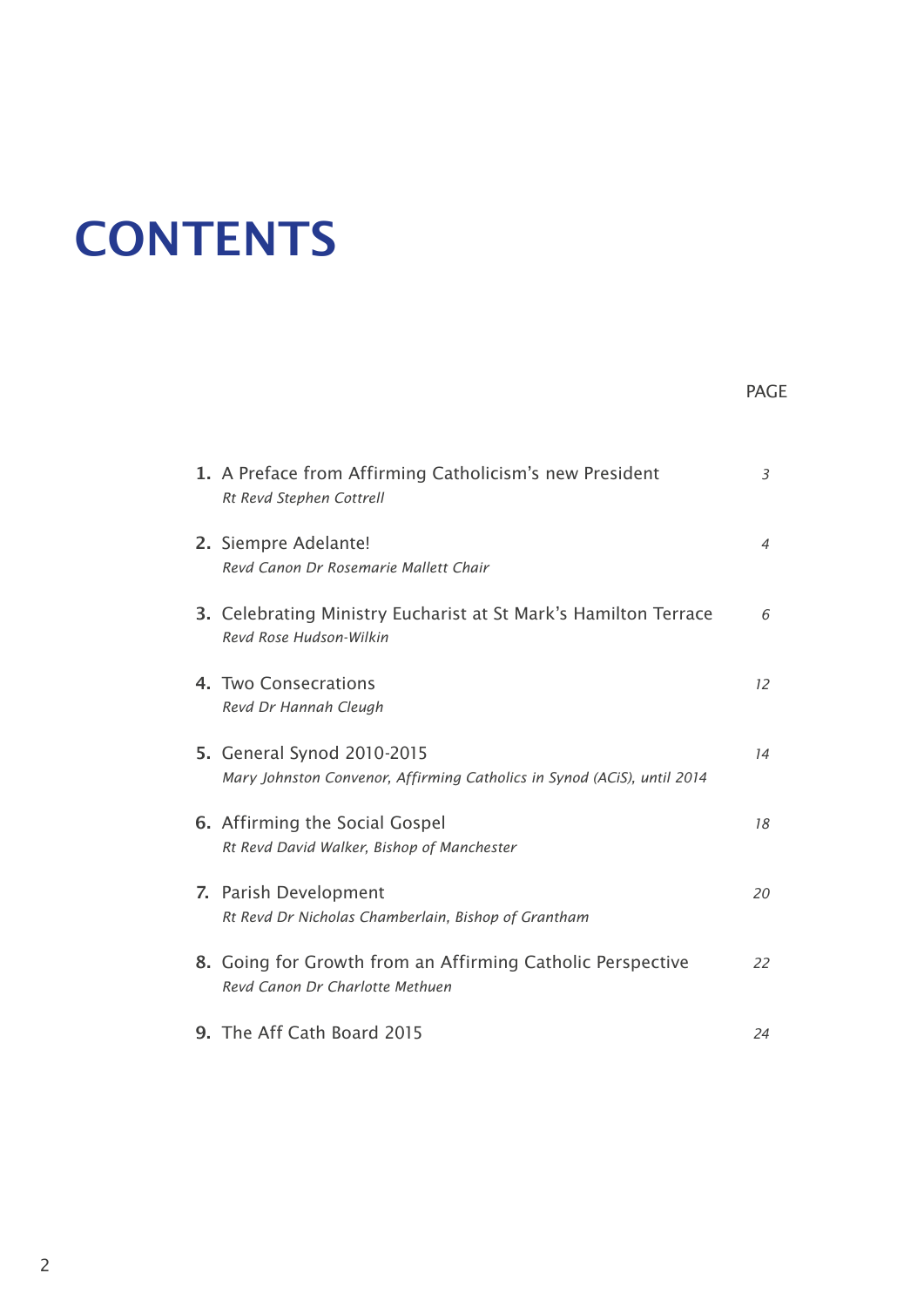# A Preface

1

From Affirming Catholicism's new president

When I was at school I vividly remember that the way we learned about frogs was to dissect a dead one. We took it to pieces, examining each part of its innards, and when we had finished the dead frog was, I suppose, thrown away.

So much of our knowledge of the universe, of ourselves, and all our astonishing scientific, medical and technological advances comes this way. We take things apart to learn how they work.

Catholic faith and theological endeavour and missionary enterprise work the other way round. The word catholic actually means, 'that which accords to wholeness'. It is about putting things together. It is about recognising that no one person has the whole story, that we need each other and that we are made for community: community with God; community with each other; and community with the creation itself.

What does Affirming Catholicism do? It affirms and proclaims these things: that you cannot be a Christian by yourself; that you are part of a great flowing stream of faithful prayer and praise, a body of people formed by the dying and rising of Christ, and charged with a vision to make the world whole.

This is the catholic vision, held in the Church of England with a great devotion to word and sacrament; an acknowledgment that we are shaped by what has gone before; and a determination to make all things new and, therefore, holding a particular responsibility to say that the faith we have received needs to be lived and shared, and, yes, examined carefully, but also extended so that this wholeness that is ours in Christ may grow to include all people. And the whole creation. Our business is the scandalous hospitality of God as we have seen and received it in Christ. We are putting things back together again in what is called the kingdom of God.

> **Rt Revd Stephen Cottrell, Bishop of Chelmsford** *President of Affirming Catholicism*

*We are made for community: community with God; community with each other.*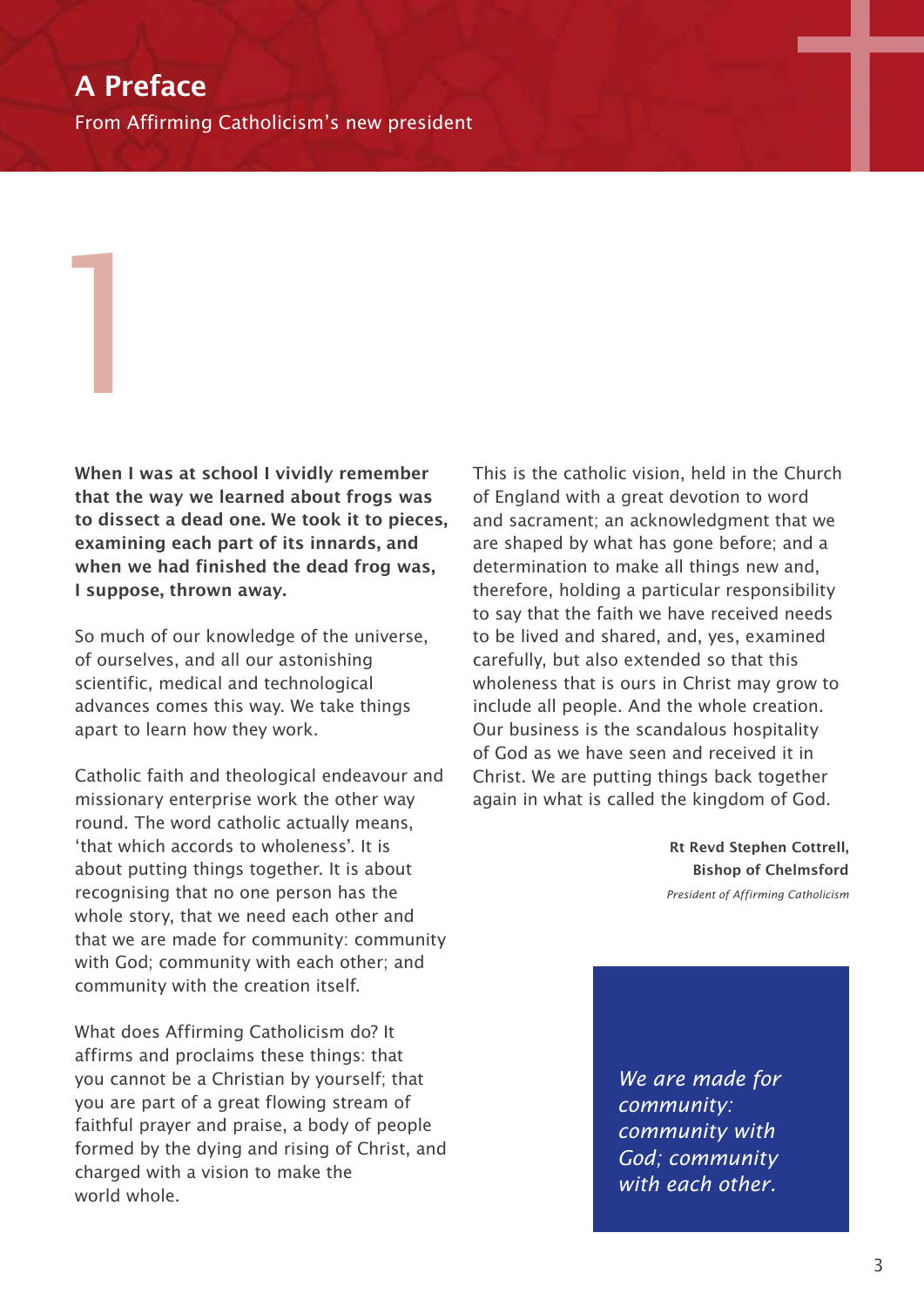# Siempre Adelante!

from Affirming Catholicism's Chair



As I write this, we are awaiting the final announcement of the names of the new members of General Synod (GS), and I do hope that I am amongst them.

At the end of the last Quinqennium, a large number of GS lay and ordained members stood down, often after many years of service, and this included many supporters of Aff Cath. It is our hope that many of the newly elected members will join with us in taking forward the work of Affirming Catholics in Synod (ACiS), as outlined in Mary Johnston's excellent report on the last Quinqennium in this Review.

On November 23rd, there will be the induction of the new and returning members. The Aff Cath Board and ACiS hope to greet them with renewed vision and vigour in the organisation, and with plans for conferences and seminars in 2016 and early 2017 which focus on study and worship materials for children and young people and on engaging Black and minority ethnic theologians. We shall also be looking for ways to work with other groups in Synod, especially other Catholic groups, discovering ways to collegiately deepen our prayer life, assert the centrality of a sacramental approach to ministry and mission, and affirm the social gospel as it informs debates on the common good.

Apart from its significant legislative responsibilities, the new General Synod will as usual work its way through a smorgasbord of social issues, some that will come forward from the last Quinquennium and others that will arise from the concerns of members in the Synod and in the Dioceses. These will not be all focused on issues of Human Sexuality, as some would have us believe.

It is our hope that these discussions will be undergirded by prayer and attentiveness to the well-being of others, alongside a real desire to move forward as a church in dialogue and shared conversation.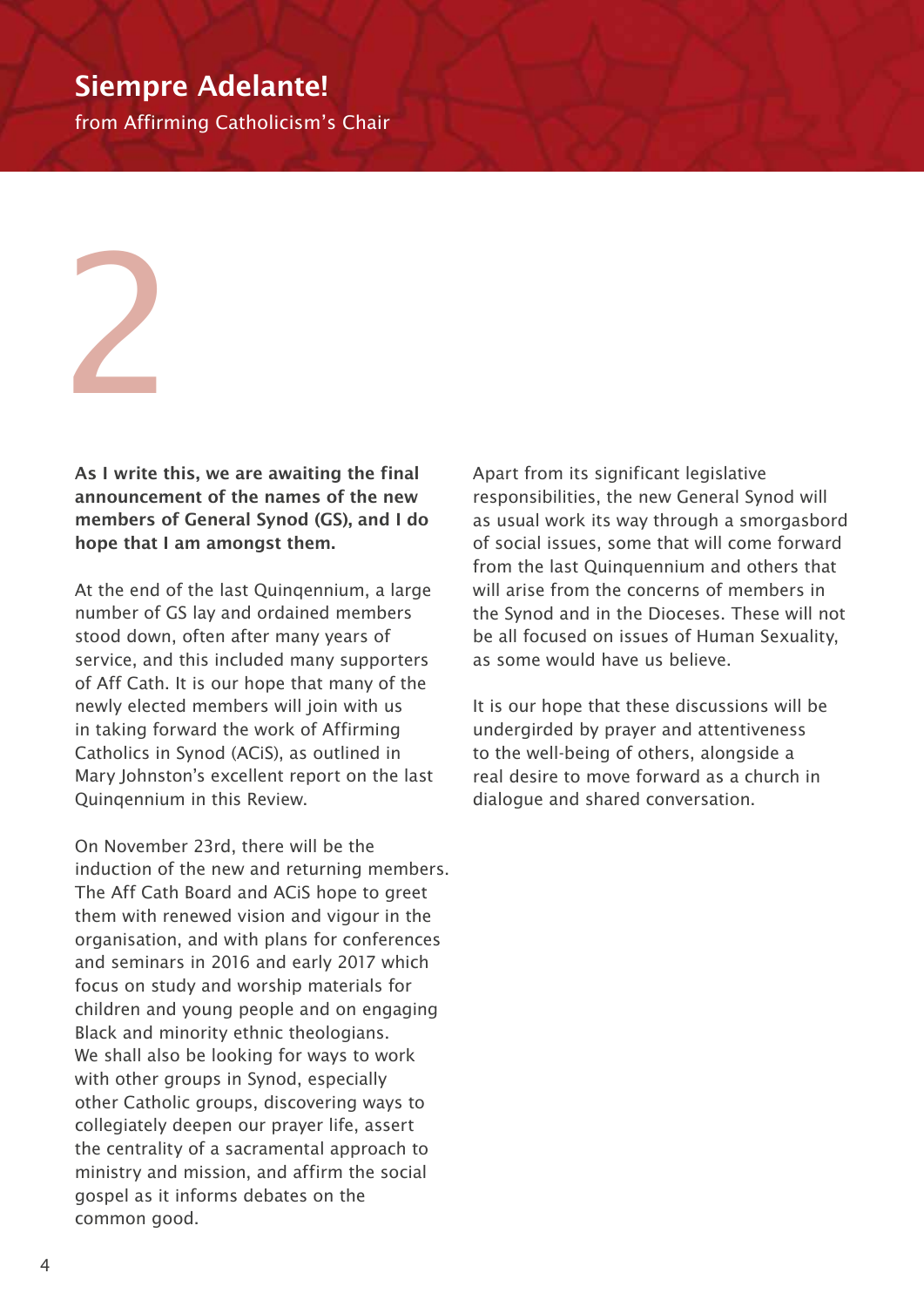In his address to the recent meeting of Roman Catholic Bishops in the USA, Pope Francis said that fearless and authentic dialogue is to be engaged in, not as a shrewd strategy, but out of fidelity to the One who never wearies of visiting the marketplace to proclaim afresh the Good News, to listen to concerns and to care for the spiritual growth of the flock. Looking forward, this is certainly a witness to which we can adjoin ourselves in finding common cause with others, even if at times we disagree gracefully.

This Review has a brand new look, as will our website. We may have revamped the exterior interface but Aff Cath's core beliefs are central to how we go forward as an organisation. We continue to seek to bring together and strengthen lay and ordained people who recognize the positive, inclusive and joyful currents in the Catholic tradition of Christianity; and, working together, to make the Catholic element within Anglicanism a positive force for the Gospel and a model for effective mission today. Siempre Adelante!

> **Revd Canon Dr Rosemarie Mallett** *Chair, Affirming Catholicism*

*We continue to seek to bring together and strengthen lay and ordained people who recognise the positive, inclusive and joyful currents in the Catholic tradition of Christianity*



*Revd Canon Dr Rosemarie Mallett*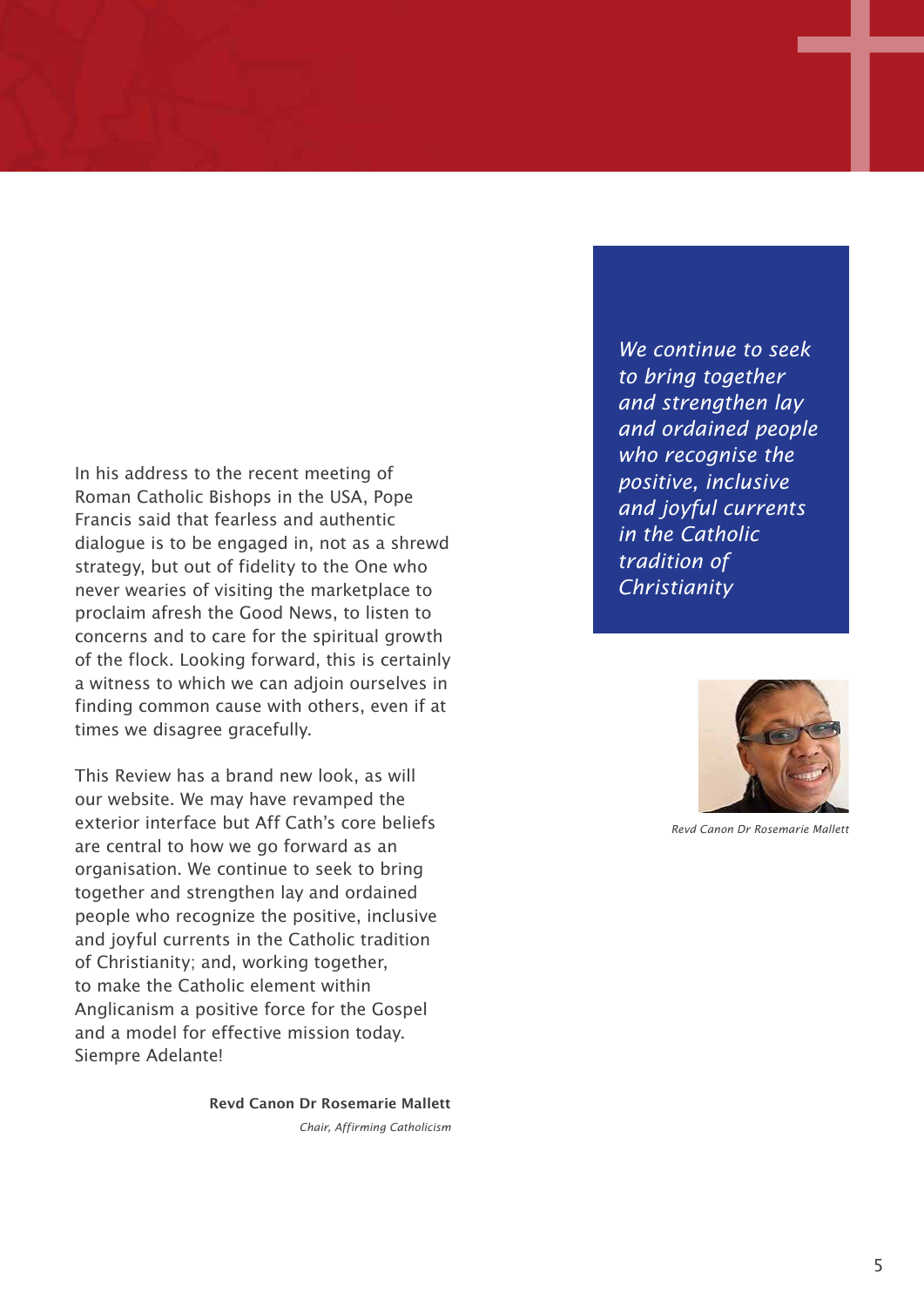# Celebrating Ministry Eucharist at St Mark's

Hamilton Terrace - 31 January 2015

*A Eucharist followed by champagne reception to mark the passing of the legislation to admit women to the episcopate a* Eucharist followed by champagne reception to passing of the legislation to admit women to the and the consecration of the Rt Revd Libby Lane.

President: Canon Philippa Boardman (St Paul's Cathedral).

Preacher: Revd Rose Hudson-Wilkin (Priest-in-Charge of St Mary-at-Hill, City of London; Chaplain to the Queen; Speaker's Chaplain to the House of Commons; Priest Vicar at Westminster Abbey).

Testimonies were offered by Sally Barnes, the Revd Canon Philippa Boardman, the Revd Dr Hannah Cleugh, Mary Johnston, the Very Revd Andrew Nunn, and the Rt Revd Clive Young, all of whom have worked – and continue to work – for the full recognition of the gifts of both men and women in the Church of England.

#### *Gracious God,*

*in whose image we are made, male and female: we thank you for the consecration of Libby as a bishop in your church; May her ministry and that of the whole church,bear witness to the reconciling love of your kingdom, through which divisions are healed, and in which women and men are one in Christ, in whose name we pray. Amen.*

#### **Readings: Romans 16; Mark 4. 35-end**

#### **Sermon – Rose Hudson-Wilkin**

What a joy to be here gathered with a real sense of celebration, but also an awareness that we are not quite there yet.

There is more to come, we are getting there! And what more, we can begin to see the visual signs of getting there: over 2,000 women are priests and of course, the Right Revd. Libby Lane! In today's gospel reading, Jesus said to his disciples, "Let us cross over to the East side." Many of us for a very long time, the dear deaconess spoken of in Bishop Clive's testimony, the women and men in the past, have heard the call, "Let us go over to the East side." It is a call that asks us in effect, to trust God. What you are doing here in your parishes and places of ministry is terrific, but I want you to crossover on the East side. In another gospel reading we are told that Jesus goes off to find a quiet place. The disciples search for him and when they find him they tell him that, "The people are loving what you are doing they want to have more of you." Jesus said, "No it is time to move on and share the message elsewhere; in a new context. Time to cross over on to the East side."

Many of us have heard the call to crossover to the East side but the institution tells us otherwise, and so we end up not responding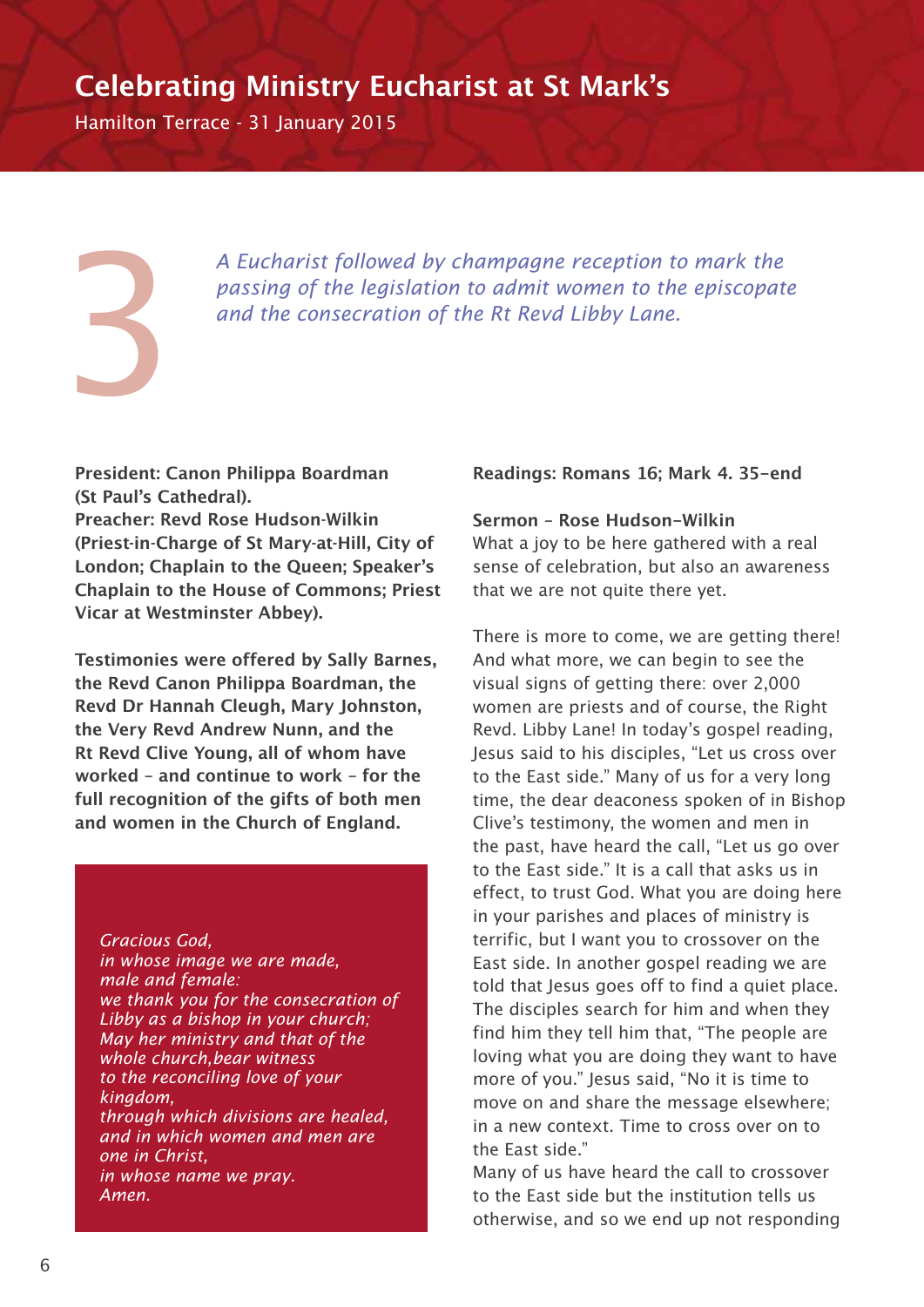

*Rt Revd Libby Lane*

to God's call. You and I will need to be able to learn to differentiate between the different voices so that we can respond only to the voice of God's call to go over to the East side.

For many years the institution has been the gatekeeper and in so doing has denied many women, faithful to the gospel, from crossing over to the East side. It is important that we do not simply do what the institution wants us to do. I often say that I learnt my theology not in theological colleges but actually through the men and women and in particular the faithful women I grew up with. Women who had a deep unquestionable trust in God. Women who would say "in God I trust" ("In Gad mi trust"). There I saw women who had nothing, yet they smiled; they thrived because they had a deep trust in God who they believed had called them into being and who would enable them for that which he had called them to be and do.

…

We must decide whether we are going to allow the storm to break us, to devastate us. We are accustomed to having hurricanes in Jamaica. One year we had a very severe one, hurricane Gilbert that devastated large parts of the island. Days later people were wearing T-shirts with the words "I survived Gilbert." We need to learn to do that to see the glass as half full instead of being half empty. We have survived the storm – we have survived

this storm, but let's not fall asleep without recognising that there are still more storms to come. We have not arrived yet. As long as all our brothers and sisters are not allowed in all levels of the church's leadership, we are not quite there yet. You and I have a role to play to ensure that all God's people, without exception, be allowed to serve God, to serve the church.

#### **Testimony I – Sally Barnes**

As a very young girl in 1953, I remember asking my vicar in all innocence as I was going out of church, where the women vicars were?

I shall not forget the look on his face, the raised eyebrows, the hand patting my shoulder, that sardonic smile, a smile I learned later in life that is often given to women when they have a question so beyond-the-pale it is unworthy of a serious answer. It was at that very point, young as I was, something wordless, burning, stubborn and dangerous built up in my heart. …

It is bad and sad enough when individuals, for whatever reasons, bury their own talents, but it is far worse, and so unacceptable, to have the Church as an institution, consciously or unconsciously, engaged in doing this for us.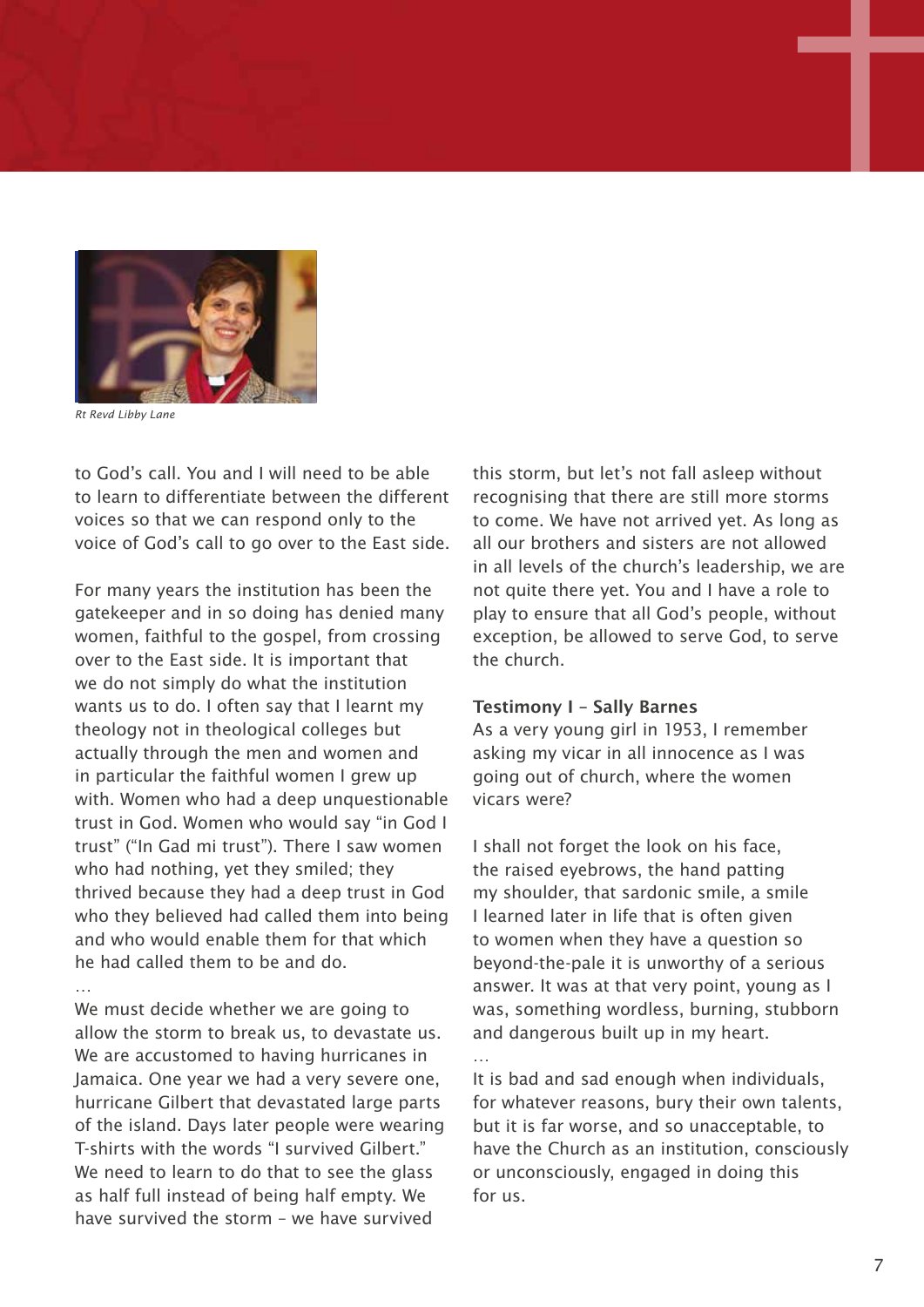Hamilton Terrace - 31 January 2015

It was in 1978 recovering from a bout of pleurisy, I heard on the radio the vote to ordain women was lost. I wept with anger. I had read the arguments against and wondered how they could be reconciled with the life, teaching, and role model of Jesus, especially towards women. I immediately joined MOW. From then on I got more and more involved with women and men who also felt as strongly about the injustice that was being shown.

Throughout the next nearly-four-decades I found in MOW, and then WATCH, kindred spirits who supported each other and taught me so much from their widely differing gifts. They thought (give or take) what I thought and felt. They built up my self-belief and confidence, brought life-long friendships, kept me in the Church, and, if I am honest, helped me channel the fiery anger I felt and expressed (and still do) into more productive and creative ways of conveying it, especially in the face of the many insults, sneers and undermining behaviour directed towards us over the years by those opposed that were intended to demean, patronise, and belittle us. But we are neither demeaned, patronised nor belittled. …

#### **Testimony II – Bishop Clive Young.**

It was 1975 that I met the Deaconess. I was a curate in Hammersmith. Roger, the vicar, asked me to take communion to her. I arranged to arrive at Castelnau Barnes; 142, I think it was. On the front door, a painted sign board - 'The Deaconess Evelyn Morris.' There could be no mistake. The Deaconess, then in her eighties, greeted me. I don't think I'd met a deaconess before. Well not one like this. She was wearing, as Betjeman might have put it, the habit of the order. Over the next three years I saw the lifefulfilling embodiment of vocation, the call to be human for God's sake, and how we grow into the integrity of who we are, by the grace of God. Growing up in a Derbyshire Vicarage, Evelyn had worked with her father in the town parish, taught in the Sunday School. The bishop encouraged her into the order of deaconesses; she was to become Head Deaconess in Derby Diocese. Evelyn told me she worked for a time with Geoffrey Studdert Kennedy, how he and she would speak from platforms outside factory gates. This was the 1920s, under the banner of the Industrial Christian Fellowship. She admired Studdert Kennedy, charismatic yes, but he was no great orator; she recalled he had a rather squeaky voice. During WW2 Evelyn was working in the parish of Holy Trinity Barnes, tin hat at the ready for the fire-watching duties. In retirement she became co-founder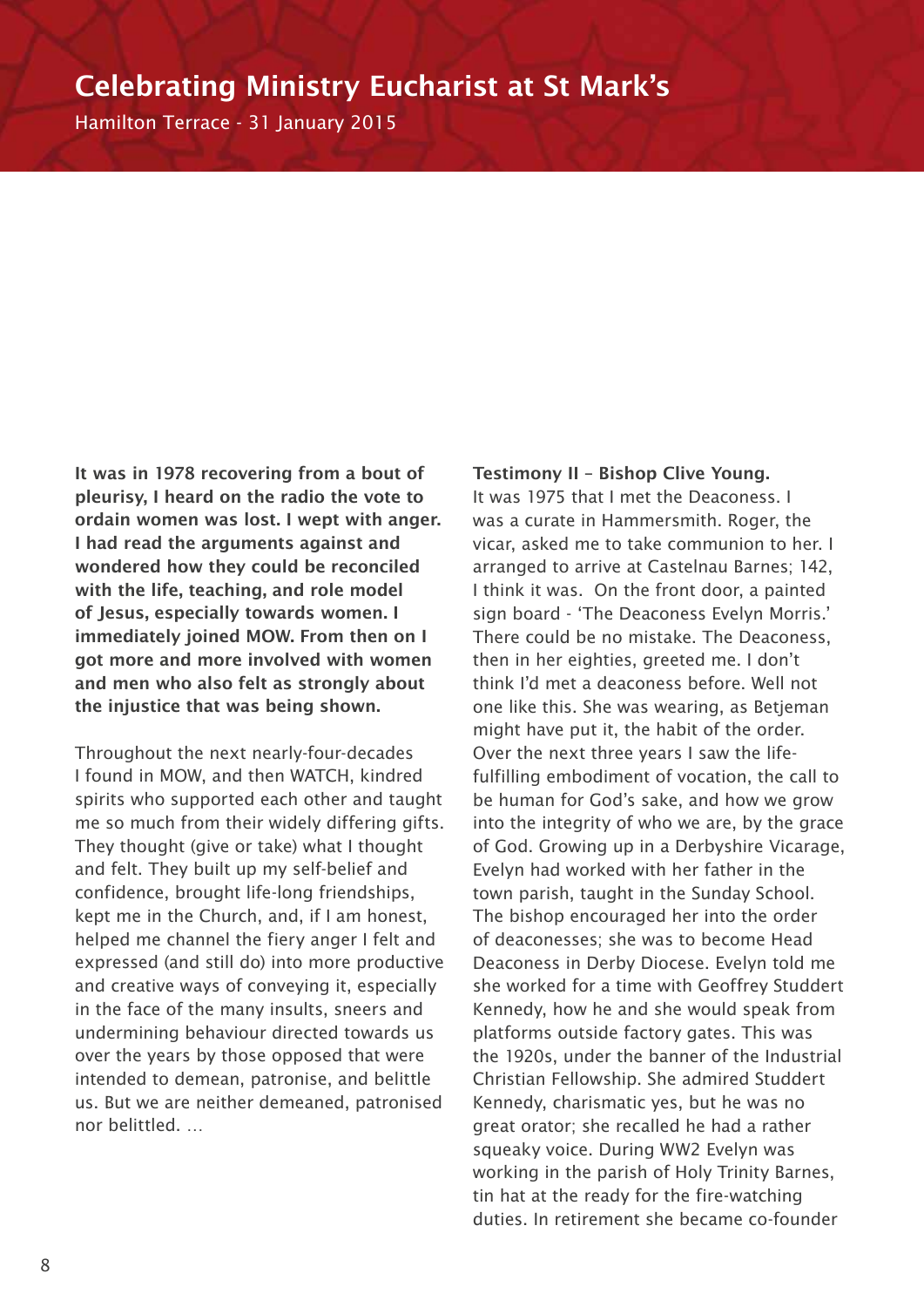

*St Mark's, Hamilton Terrace*

and UK Director of an International Charity supporting orphans in Bethany. She would fly to the Holy Land every other year. Really quite deaf, and sometimes unable to sleep, she once told me that a nocturnal visit by a burglar was cut short, she was certain, by her habit of reciting psalms in sleepless nights. She frightened him off without knowing it. On the mantelshelf in her home Evelyn displayed a little card she treasured. A commonplace saying now, but I think it was the first time I had come across it. "For all that has been – thanks! For all that will be – yes!"

#### **Testimony III – Hannah Cleugh**

After all the words about why women should be bishops, all the arguments about the terms, and a synod debate or two, I simply don't know what to say. And here's why: some of you were campaigning for this before I was born. I was a toddler when the first MOW tea-towel proclaiming that "A woman's place is in the House of Bishops" was printed, and still at primary school when the vote when through in 1992. So how can I say anything today?

… By the time I went to university I knew that the only place I could really see myself was standing at an altar. It came to my notice that there was some unfinished ecclesiological business, but it seemed to me that it was kind of obvious. But then I had my moment.

It was at a service in Christ Church Cathedral in April 2004; maybe some of you were there. And it was to celebrate the 10th anniversary of the first priestings of women in the diocese. At the end of the service, the Bishop of Oxford – to the horror of a nearby verger! – went off-rubric. He handed his staff to the visiting preacher and knelt down on the altar step, so that she could give the final blessing.

In that moment, I realised. This wasn't simply about fairness or chronological inevitability. This was about justice, about women and men before God. About our baptism, and about what sort of church we want to be. …But what I really want to say today is not about me. It is this: Thank you to those of you who were doing the hard work before I was born, and when I was at school, and who put up with years of rubbish and hostility. Thank you to those who today rejoice in another place. Thank you for letting me join in, and help be part of this good thing. And – again – thank God for bringing us to this day of celebration.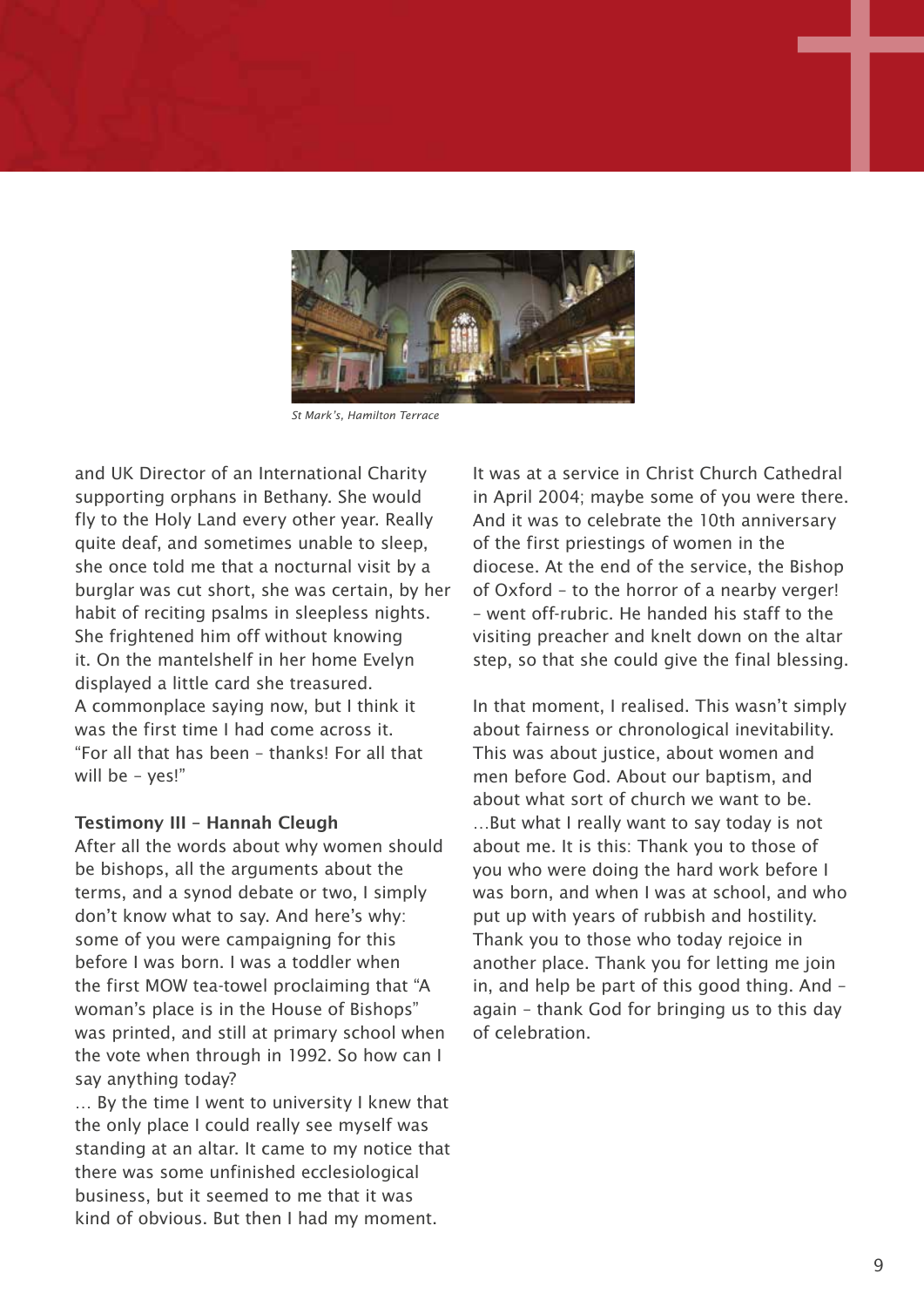# Celebrating Ministry Eucharist at St Mark's

Hamilton Terrace - 31 January 2015



*Revd Rose Hudson-Wilkin*

#### **Testimony IV – Andrew Nunn**

People ask me, "What have women brought to the church?" I was asked this on the radio on Monday as we were waiting for the service to begin in which Libby Lane – Bishop Libby – was to be consecrated. Whilst you can understand someone asking the question it isn't really a question that should be asked. Would we dream of asking what it is that men have brought to the church? Of course not.

Women like men bring themselves, bring whatever good qualities, skills, they might have as individuals, whatever negative aspects of their personality they might have. It's as impossible to generalise about women as it is to generalise about men. In the past I think I've said that women are more relational, more pastoral, but I'm not sure that's really true. Men can be relational, they can be pastoral – being a woman doesn't mean that you are and being a man doesn't mean that you're not. … The question really is: "What was the church lacking when women were not ordained?" And the answer has to be that we were lacking the fullness of humanity, that all that made creation good, that all that reflected the true image of God, was not to be found in the ordained ministry of the church. And if, as a deacon proclaims the gospel, and if as the priest breaks the bread, and if as the bishop sends

out new ministers they're simply reflecting in themselves half of what God has given of God's self in creation, then it's deficient and we're selling humanity short. So women, like men, don't bring anything so unusual, they simply bring themselves but in that very fact they bring everything because they are, we are, reflecting the full, complete and true image of God. …

#### **Testimony V – Mary Johnston**

Some 35 years ago, I fell into MOW after hearing a news report on the radio of a fatuous over-reaction by the Church of England – my Church – to the activities of some women hoping to become priests. I was invited to an evening gathering of my local MOW cell in a West London flat; I went along, knowing no-one, wondering what to expect – and encountered a group of about eight women, most of them conscious of a calling to the priesthood, most of them being actively discouraged by clergy and certainly by London bishops. Several were about to leave the diocese. I had been working in HR in industry. It took me no time at all to appreciate that these women were a very impressive bunch of people, all different, but of uniformly high calibre; moreover, since they and all such women were barred from priestly ministry, the Church was operating at half power, with 50% of its engines not fully functional. I was struck too by something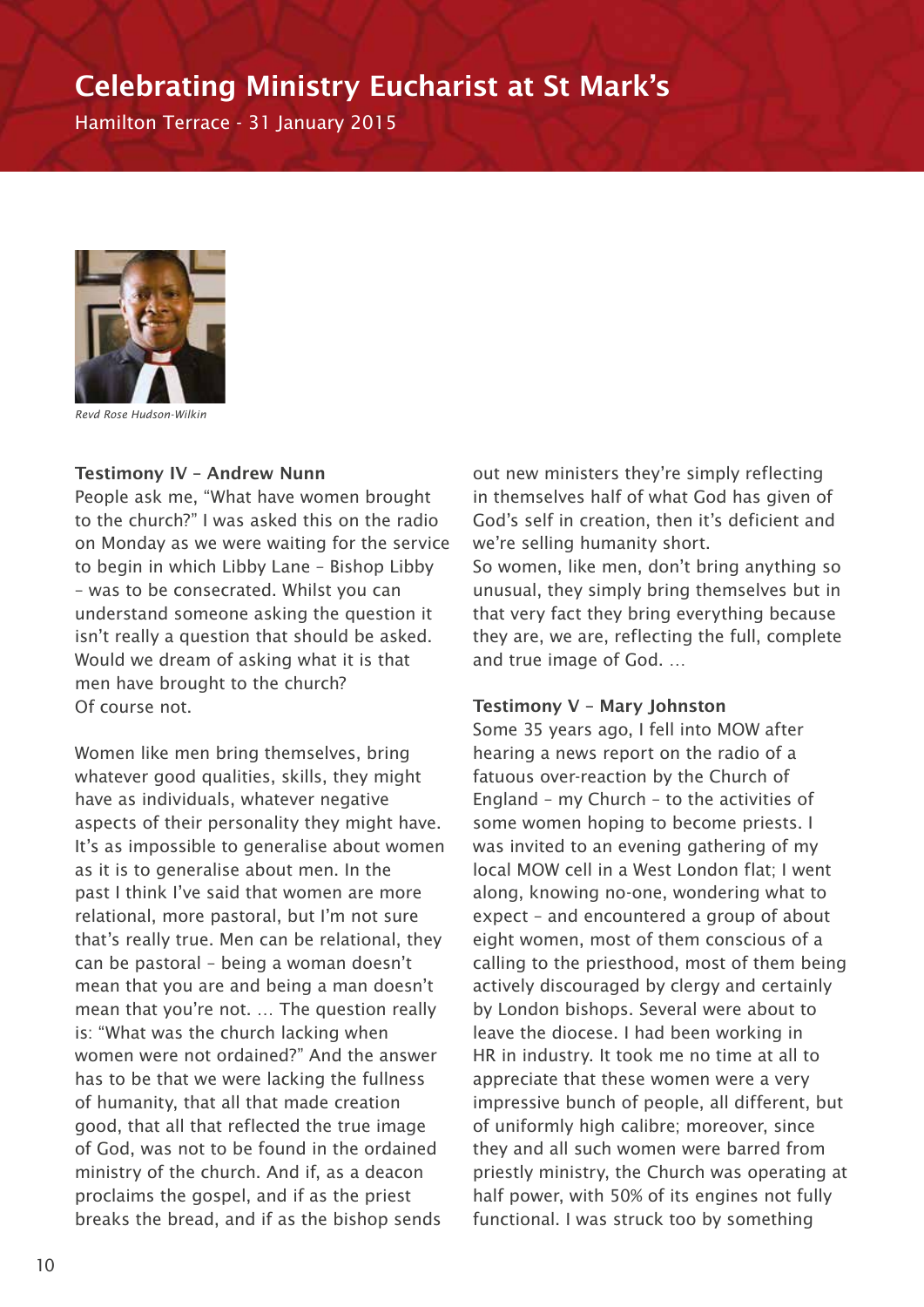*Faithful God,*

*in baptism you have adopted us as your children, made us members of the body of Christ and chosen us as inheritors of your kingdom: we thank you that in this Eucharist you renew your promises within us, empower us by your Spirit to witness and to serve, and send us out as disciples of your Son, Jesus Christ our Lord. Amen.* 99

special, something distinctive about those women – that in the face of so much discouragement they were warm, relaxed and good-humoured, a quality which I observed over and over again in MOW, and much later recognised as grace.

We had our fun, lots of it, and it was sorely needed, because the struggle to be heard, to be taken seriously, against a backdrop of dismissive indifference, if not outright hostility, was debilitating. Those among us called to be priests encountered indignity upon insult …. For some lay women, there was the awkward challenge of justifying to very critical friends and family the time, energy and effort we incomprehensively devoted to a body – the Church – which appeared to them prejudiced and utterly ridiculous. And, more than that, came the awful thought that we might be wasting our own God-given abilities; that our gifts would be better directed to something more genuine, of greater integrity, than a blinkered and unappreciative Church. We were all bruised by that experience, even damaged. For some, the long struggle was too much, and we should remember today those who have left the Church, simply driven out

by the weight of hostility and the cost of perseverance.

What kept us going? The short answer must be the grace of God – and that manifested through the contributions and the friendship of a great many extraordinary people. … Decades later, with a whole new generation of younger women now filling WATCH shoes and the bar on women in the episcopate finally lifted, our Church of England is that much closer to being Real Church.

*May the boldness of the Spirit transform you, may the gentleness of the Spirit lead you, may the gifts of the Spirit equip you to serve and worship God; and the blessing of God almighty, the Father, the Son, and the Holy Spirit, be upon you and remain with you always. Amen.*

**You can find Rose's sermon and the complete testimonies on our website: http://www.affirmingcatholicism.org.uk**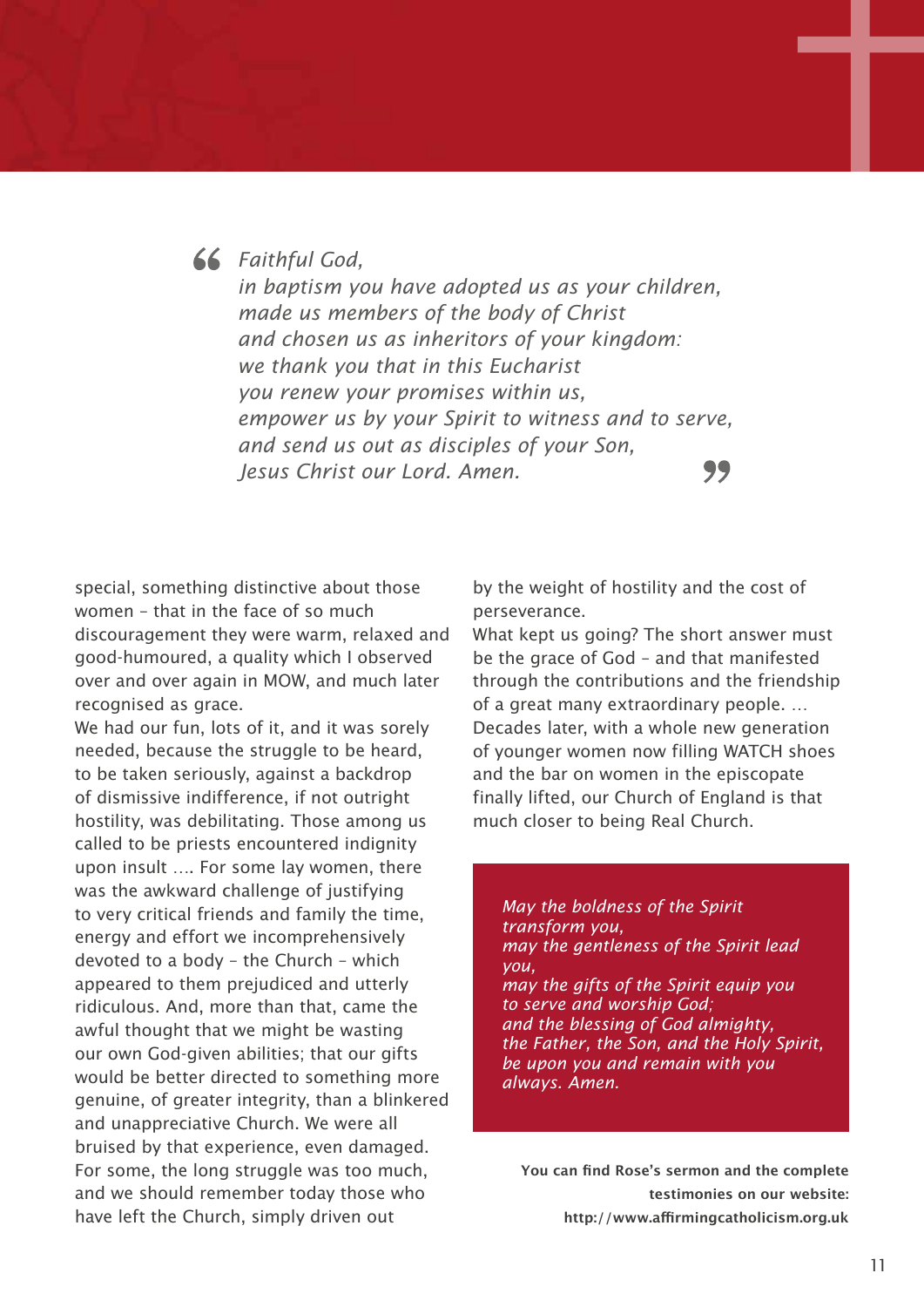### Two Consecrations

Hannah Cleugh attends two consecrations of Bishops in two weeks

**Hannah learns to live gracefully,**<br>joyfully, and hopefully in the<br>new dispensation. *joyfully, and hopefully in the new dispensation.*



*Revd Dr Hannah Cleugh*

I had never been to a consecration before. Then, a week apart, I went to two - both in York Minster, both of suffragan bishops in north-western dioceses, both on very cold, bright days, and both different from what had gone before.

The first, on the feast of Timothy and Titus, was that of Libby Lane as Bishop of Stockport. I'd been delighted and privileged to be part of the General Synod which gave final approval to the legislation to allow women to be consecrated as bishops in July last year, and the consecration of the first woman to the Church of England's episcopate was a day for which I had longed. Outside the Minster before the service, as friends appeared, and journalists milled around looking for people to interview, there was a huge sense of anticipation and excitement. At last! For me, the most striking thing about the service was just how normal it felt, and how easy it was to say "Bishop Libby". Yes, this was a day on which the Church of England changed and her ministry became a bit more whole, but it didn't feel like anything particularly peculiar was happening. Even the one point at which the service was interrupted by a heckler proved positive - the Archbishop asked again whether it was the congregation's will that she should be ordained, and the volume and intensity of the response was overwhelming. The church was saying 'yes' to the equality

of women and men before God. It was hard, really, to work out what all the fuss had been about. At the time of writing (in late September), six more women have been appointed bishop - two of them have been consecrated already, two more will be consecrated at Michaelmas, and Rachel Treweek has been enthroned in Gloucester as the first female diocesan. She will shortly also be welcomed as the first female Lord Spiritual. In many ways, in a few short months, the appointment of women as bishops has become almost unremarkably normal, and the debate feels a very long way away.

The following week, on Candlemas Day, Philip North was consecrated as Bishop of Burnley. In advance, there had been much debate and disquiet aired - including by Affirming Catholicism in a statement made together with the Society of Catholic Priests - about the arrangements for his service. The controversial point was that the Archbishop of York presided at the service, but did not lay on hands, which only three bishops did, the others (including the new Bishop of Stockport) standing gathered around, and then the Bishop of Chichester celebrated the Eucharist. I had shared all those concerns: about what it means to be in one church; about what these arrangements were implying about Bishop Libby's orders; about impaired communion, and 'taint'; and about the future. I was also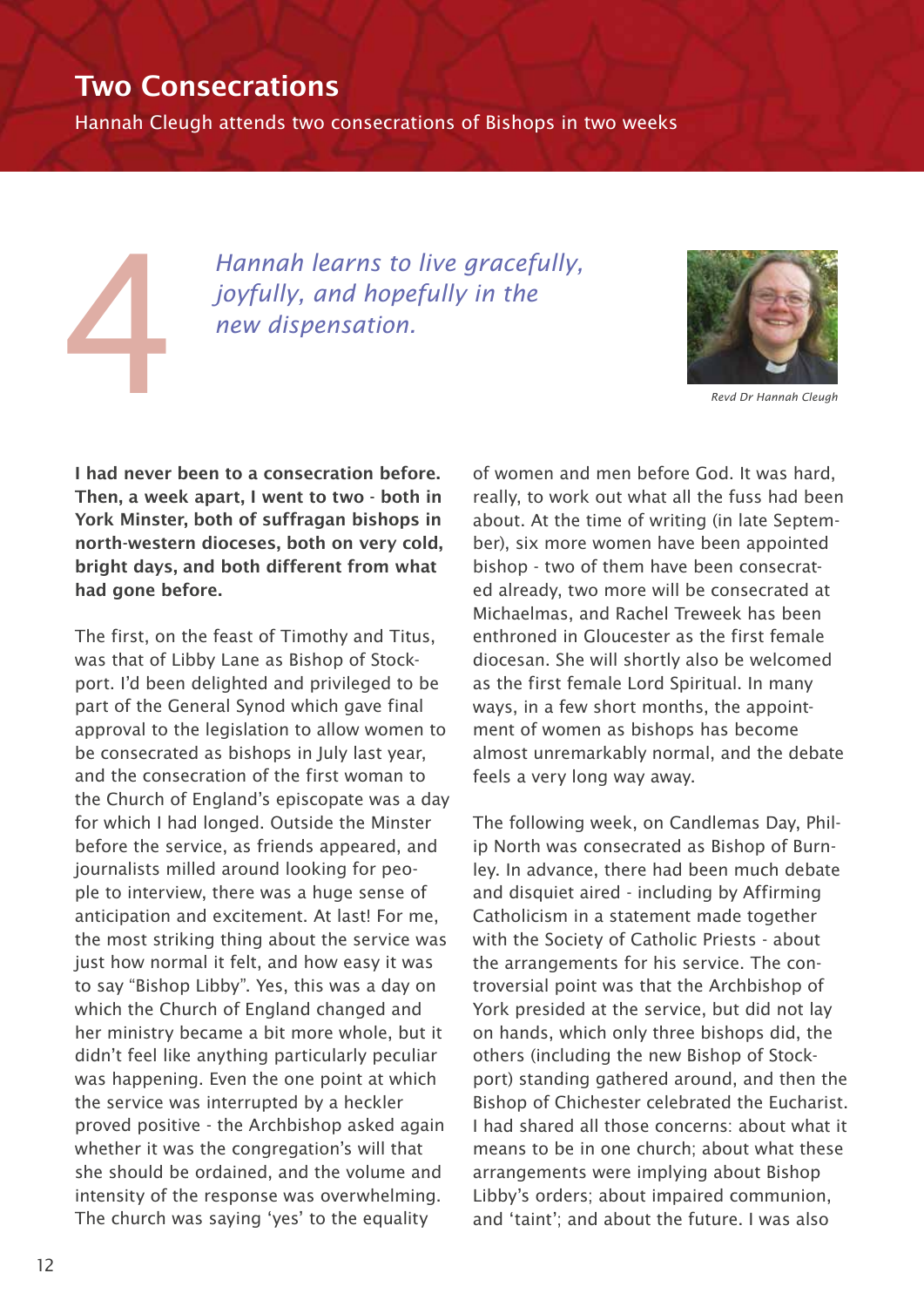very anxious that traditional Catholics - by whatever accident or design - would appear marginalised. So it was with some considerable trepidation (as well as a warmer pair of socks!) that I headed back to York on Candlemas.

In the event, the service was wonderful, joyful and hopeful. The Minster was packed again, and the arrangements about which I had been so anxious did not, in the event, feel particularly strange. Nor did they suggest a church divided. Rather, they spoke to me of a church that is learning how to live together again. Oddly, again, my feeling was that it was hard to work out what all the fuss had been about. It was with a deep and profound and joyful sense of eucharistia that I received communion alongside traditional Catholic brothers and sisters, many of whom would have felt unable to receive from me. This seems a good beginning to living in "the highest possible degree of communion", and nothing exemplified that more powerfully for me than the presence of the Revd Alice Whalley as deacon in the service.

The two consecrations a week apart in York Minster signified both the potential and the complexity of living out the five principles which undergird the House of Bishops' Declaration accompanying the legislation enabling women to be consecrated as bishops. The theological anxieties expressed by Aff Cath, SCP, WATCH and others in the run-up to Philip North's consecration do not disappear simply because it was a hopeful joyful service. Questions - genuine and pertinent ones remain about just how tightly those five principles can really be held in tension. I have no doubt that there will be points at which the elastic is stretched very thin indeed. And if the commitment to mutual flourishing is real, then we have agreed that we are going to live with theological and ecclesiological loose-ends:

there are, and will remain, key points of theological difference. Flourishing means that we are neither silenced nor marginalised – we must all of us be able to share our anxieties and concerns, to say how things look from where we stand. We do not flourish if we are either too afraid of causing offence to express an opinion, or if we are out to score points off one another. These questions are not going to go away any time soon, so the greater challenge is that we learn to live gracefully, joyfully, and hopefully in the new dispensation.

This, it seems to me, is a challenge for the whole Church of England, but a question which has a particular texture for those within the Catholic tradition of Anglicanism: we hold in high esteem the corporate life of the church, her orders, and her sacraments. And we are aware - very aware - that "the highest degree of communion possible" remains an incomplete communion. How, then, do we hold together our vocation to speak of justice - including gender justice - with our deep desire to offer a unified Catholic voice together with those who take the traditional view about the ordination of women? How do we, for whom the Eucharist is central to our faith and common life, gather with those who seek a different degree of sacramental assurance? There are no straightforward answers. The picture that told the story of those two consecrations on successive cold Mondays in York was the photograph of the warm embrace shared by the two new bishops: the ends remain loose, and the communion remains impaired, but there was shared rejoicing and it felt hopeful for a future together in a church whose ministry is now that bit more whole, and which proclaims something more of a vision of the Kingdom.

**An earlier version of this reflection appeared in New Directions in March 2015. Revd Dr Hannah Cleugh**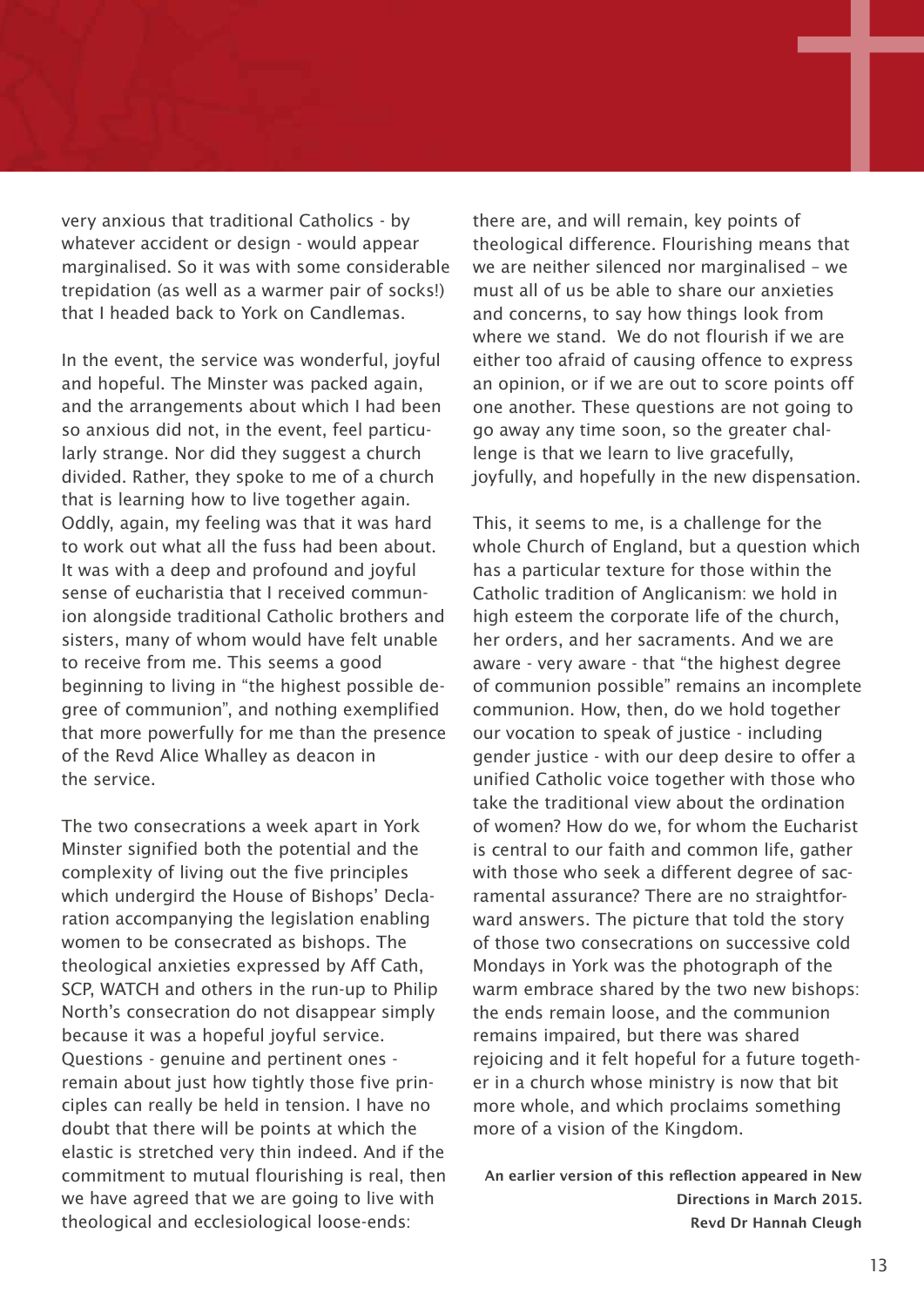# General Synod 2010-2015

Mary Johnston offers a personal reflection on the Quinquennial just past

Amongst the mass of material circulated in preparation for my final General Synod meeting in July this year was a contribution from the highly competent Chair of the Business Committee, Revd Canon Sue Booys (an ACiS member – see below), entitled " Record of Business Done in 2010-2015 Quinquennium", rather neatly referenced as GS Misc 1111. Attached were two separate lists of Legislative and Non-legislative business, a reminder that the General Synod is the Church's legislative arm, with the privilege and responsibility of being the only body in the country other than Parliament which can initiate law. I read that paper with amazement, frankly astonished that so much had been accomplished on behalf of Church and society via that succession of brief, infrequent, largely voluntary gatherings, which constitute a General Synod quinquennium, underpinned of course by experienced and efficient staff.

The primary achievement must be the opening of the episcopate to ordained women in 2014, business initiated in 2000 through a Private Member's Motion. Any evaluation of General Synod and its place in the life of our Church should take note that this major advance of having women as bishops owes its inception, not to the House of Bishops or the Archbishops' Council, but to one elected member of General Synod,

The primary achievement must be the opening of<br>the episcopate to ordained women in 2014 *the episcopate to ordained women in 2014*

> exercising their right to table a PMM, i.e., to the very essence of synodical governance. For such a significant development, much deliberation was inevitable. This one issue undoubtedly dominated the quinquennium. Time and time again, "women bishops" appeared on the agenda, in response to yet another committee's report, yet another set of proposals crafted to keep within our broad church those who continue to find the concept of ordained women in authority unacceptable. Over time, tension, frustration, anxiety and disappointment led to mistrust and anger; no-one who was present in November 2012 when the proposals (accepted by 42 out of 44 Diocesan Synods) were rejected by the House of Laity will forget the furore which erupted on the floor of Synod, or subsequently in society at large. General Synod's reputation had been brought to a low point both within the Church and beyond.

That this issue hung over General Synod like an incubus for so long has, I believe, had unfortunate consequences, particularly regarding the relationship between the three Houses, Bishops, Clergy and Laity. As in 2015, clergy and laity must offer themselves for election by their peers. By contrast, diocesan bishops who, accompanied by a few elected suffragans, make up the House of Bishops, join General Synod by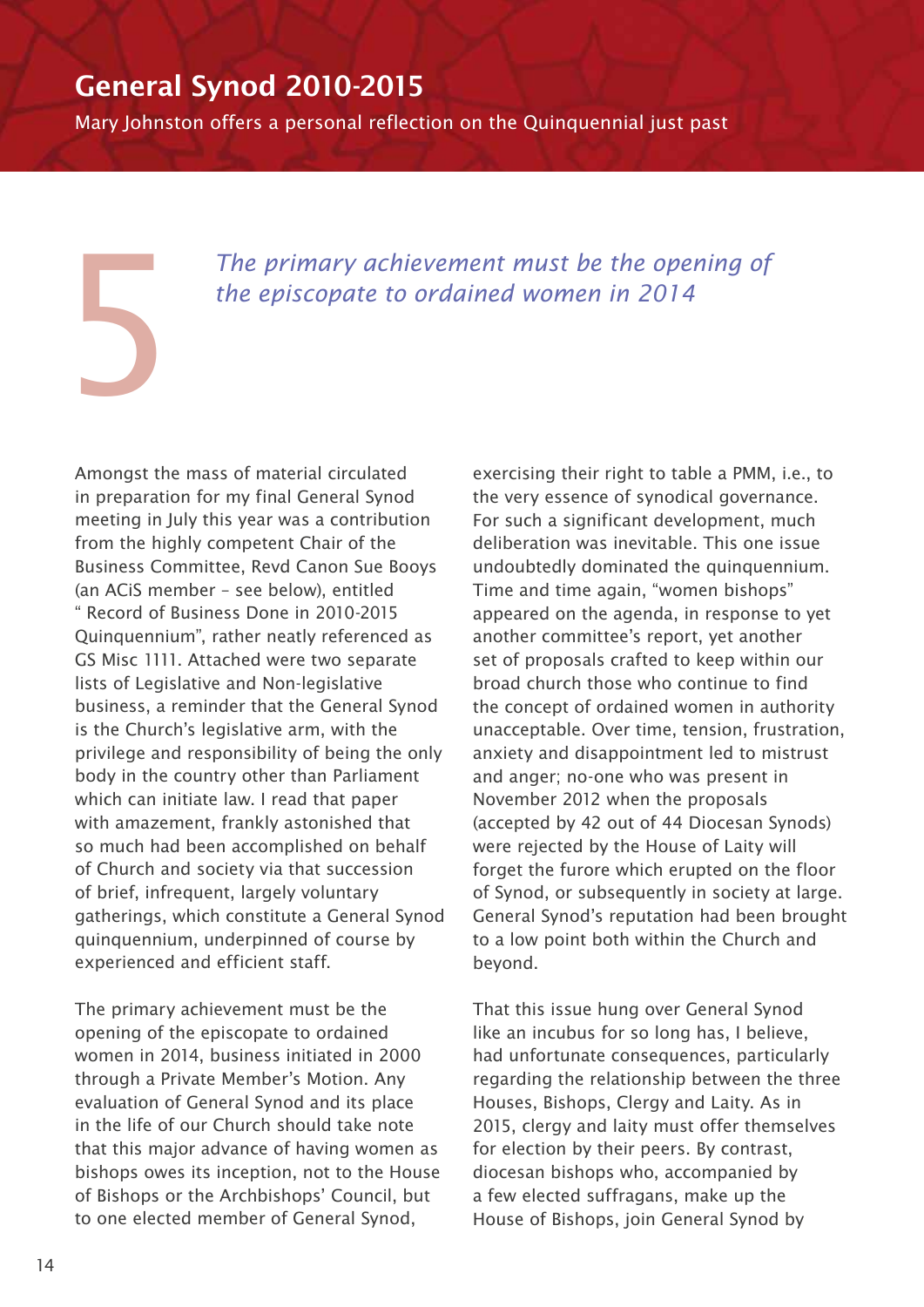

*Mary Johnston*

right; membership goes with the job. While some bishops undoubtedly appreciate the synodical system and contribute conscientiously – even enthusiastically – to General Synod, others clearly regard it as an unnecessary interruption to more pressing diocesan business and attendance as a chore. During this past quinquennium, any newly appointed diocesan with no earlier, positive experience as an elected member of General Synod – and there were many of them, including the present Archbishop of Canterbury – would have found himself part of a disgruntled and frustrated body hampered by the saga of the women bishops legislation, a General Synod under-performing.

Archbishop Justin's strategy of "facilitated conversations" ultimately brought reconciliation to General Synod and the eventual acceptance of the Women Bishops legislation. The bishops themselves moved swiftly to ensure that newly appointed women diocesans would "jump the queue" to be admitted as members of the House of Lords. And the bishops have gone on to instigate ambitious new costly training and development programmes for church leaders, along with other new schemes. In doing so, they exercise their clear right and responsibility to provide leadership but have perhaps not fully acknowledged

the complementary role of clergy and laity in a Church of England which prides itself on being "episcopally led and synodically governed". The Church of England does not have a Pope or a curia; by the grace of God, a synodical system has evolved whereby the sensus fidelium can be ascertained and the Holy Spirit is recognised as inspiring equally the lay, the ordained and the consecrated in the service of God's Church. At its best, General Synod enables all three Houses to work together, contributing from three distinct spheres of church service and experience.

Alongside the necessary legislative business for the proper care and resourcing of church organisation, structures and officers, and liturgical provision for an increasingly unchurched population, there were numerous debates on issues of contemporary social concern, what might loosely be grouped as the Common Good. One large chunk of Synod time and associated worship prior to the 2014 General Election was specifically devoted to that, and how the Church might encourage politicians to focus on widespread long-term benefit rather than short-term popularity. Laudable aspirations are not always successful. During such debates, the value of the breadth of experience to hand becomes strikingly apparent, as when Synod debated our response to Suicides, or the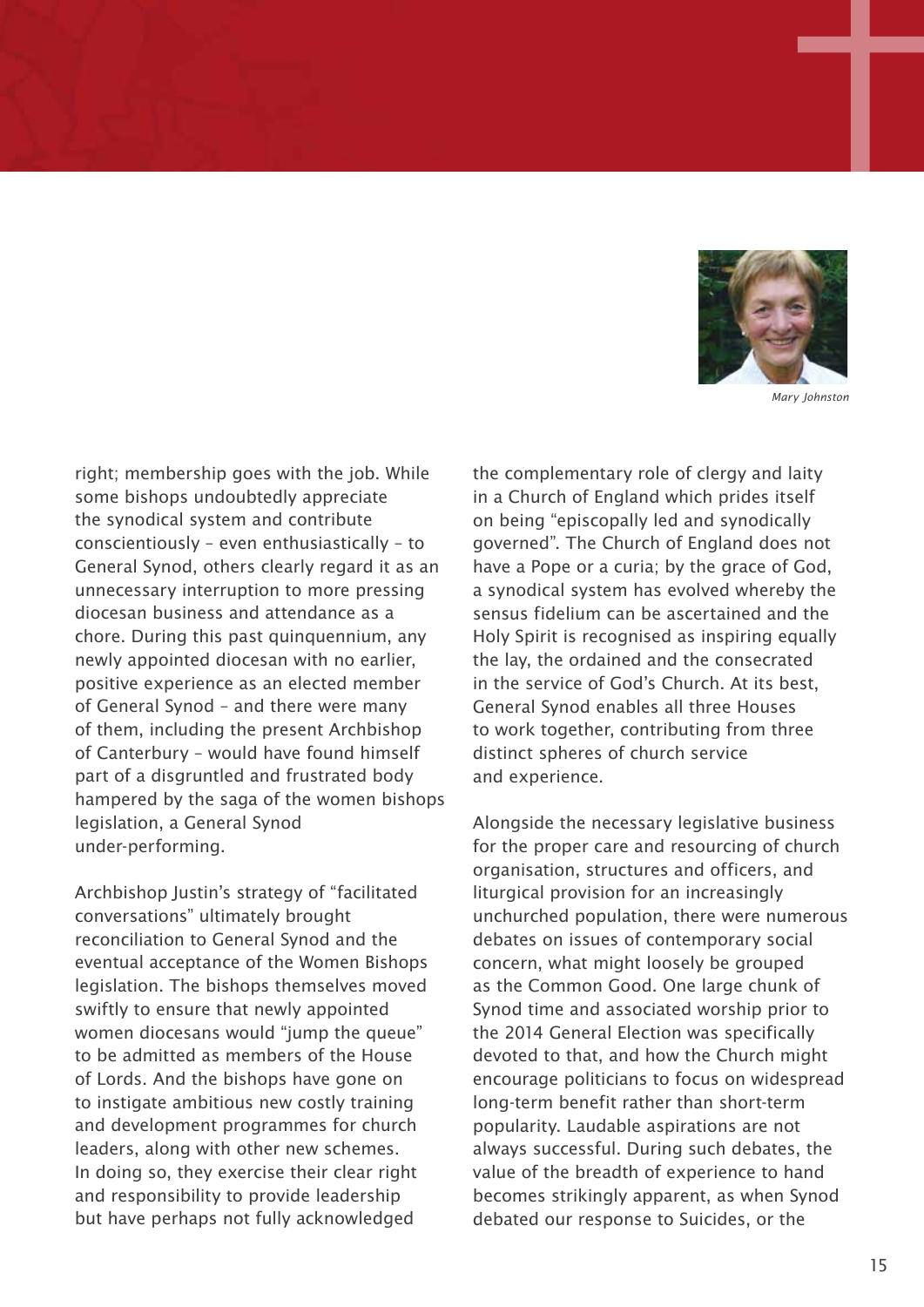# General Synod 2010-2015

Mary Johnston offers a personal reflection on the Quinquennial just past

adverse impact of the so-called Bedroom Tax, where the description of the plight of one disabled parishioner in the hearing of the Second Church Estates Commissioner, moved him to carry the report across the road to the government. The proximity and interaction between General Synod and Parliament should not be disregarded. Some such social issues are ongoing; there was a wide-ranging debate on Assisted Dying in 2013, useful background for the recent House of Commons debate at which the bill was defeated. Synod had the benefit of a first-hand, favourable account of an assisted suicide from one of its clergy members. A complex system for the Safeguarding of children and vulnerable adults was finalised at the close of the quinquennium, but in the course of the many stages of that process, it became obvious that the painful consequences of historic abuses will be with the Church for decades. Also on-going is the pressing concern of Climate Change and our responsibility for the whole of creation, a topic to which General Synod has returned with renewed vigour. One telling quote will stay with me: "There is no Planet B".

Despite good intentions, ecumenism did not fare well during 2010-2015. ARCIC discussions seemed to have stalled, and only very recently was there a determined thrust to advance Anglican/Methodist reconciliation. Likewise, the urgent imperative to involve more black and minority ethnic (BME) people in leadership roles, frequently repeated, has fallen flat; one hopes that the current election to the next synod will result in better BME representation and then go on to achieve more. And attempts by the former Archbishop Rowan Williams to establish a Covenant for the Anglican Communion were firmly rejected, failing to gain the approval of the majority of Diocesan Synods (18 dioceses passed the motion accepting the Covenant, whilst 26 rejected it). As we now know, Archbishop Justin is trying a different approach in inviting his fellow primates to London for discussions in January, 2016.

The Archbishop's strategy of "facilitated conversations", having succeeded in resolving the impasse over women bishops, is being utilised again, in addressing the ongoing issue of the position of gay people, and more specifically gay clergy. The Bishop of Sheffield's measured, sensitive explanation of the Pilling Report in February, 2014, which won cautious, guarded respect at Synod, was promptly sabotaged two days later by a letter from the House of Bishops purportedly offering "Pastoral Guidance" but which actually abruptly enforced the status quo on clergy.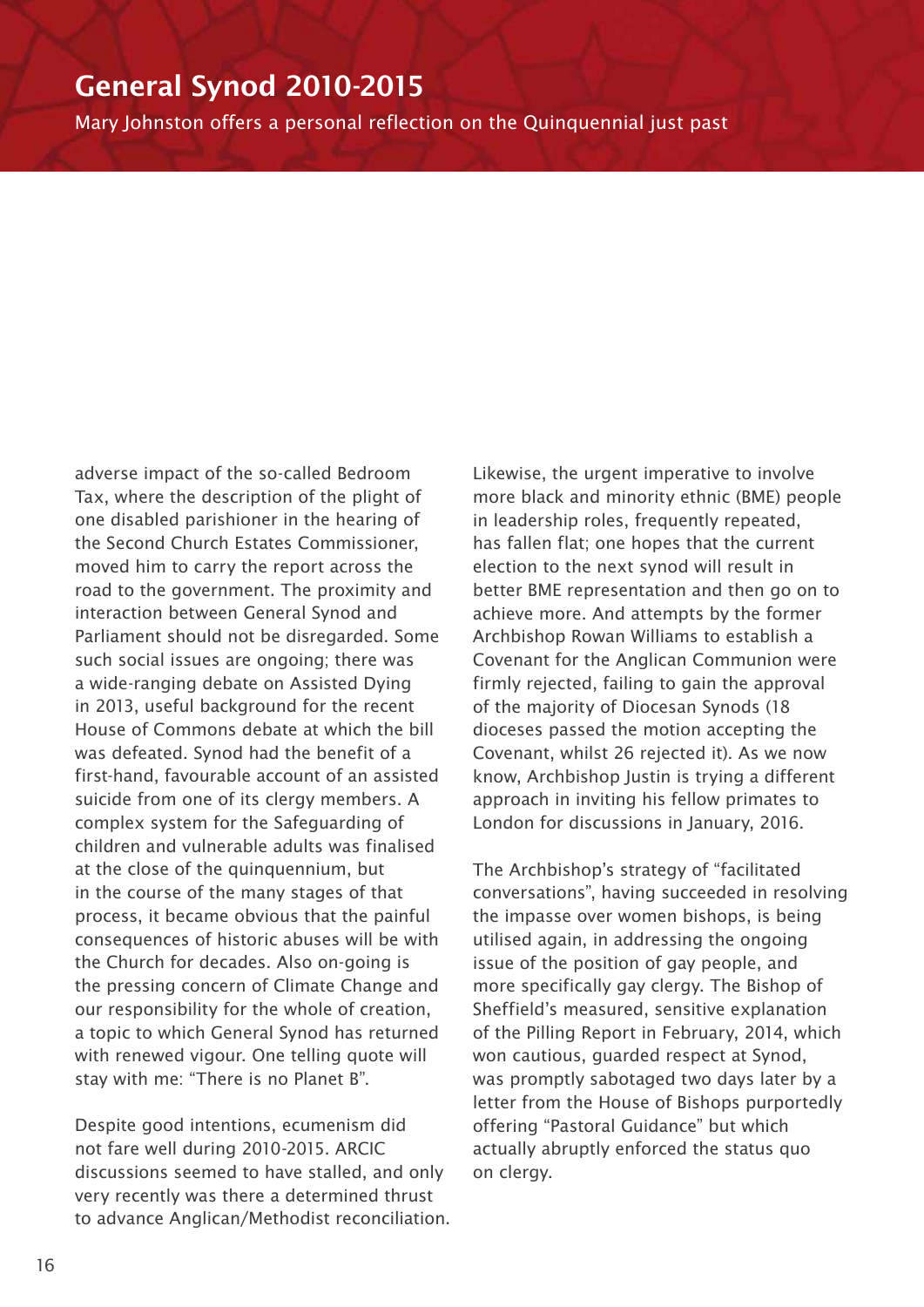

Better joined-up thinking in the communication departments, as well as a greater sense of realism and compassion, might help in the next quinquennium.

But 2010-2015 did manage to satisfy, or at least ameliorate, a long-standing synodical grumble, by providing space in a published, tight agenda for pressing problems of urgent concern. So, in February, 2012, the then Bishop Justin of Durham gave a graphic description of his recent visit to Nigeria, and the appalling persecutions and destruction there; and a year later, Archbishop Angelos of the Coptic Church in Egypt could tell Synod of the plight of Christians and others in the Middle East whose ancient churches are threatened with extinction. Sadly, these have not proved to be transient crises.

Throughout the ups and downs of the quinquennium, Affirming Catholics in Synod (ACiS) came together, regularly, to worship together and to play a full part in furthering a progressive, inclusive, catholic church. ACiS members offered themselves for election, successfully, to most of the many committees and commissions through which General Synod's business is actioned. Well represented in all three Houses, ACiS worked hard to counter a perceived split growing between Bishops and the rest, and friendly cooperation was fostered which helped

greatly in work towards the final proposals for women as bishops. Open-minded, inclusive members of the next quinquennium will find a warm welcome awaiting them in ACiS, and that precious, unique opportunity within General Synod for service and friendship that I did.

> **Mary Johnston Convenor, Affirming Catholics in Synod (ACiS), until 2014**

*Throughout the ups and downs of the quinquennium, Affirming Catholics in Synod (ACiS) came together, regularly, to worship together and to play a full part in furthering a progressive, inclusive, catholic church.*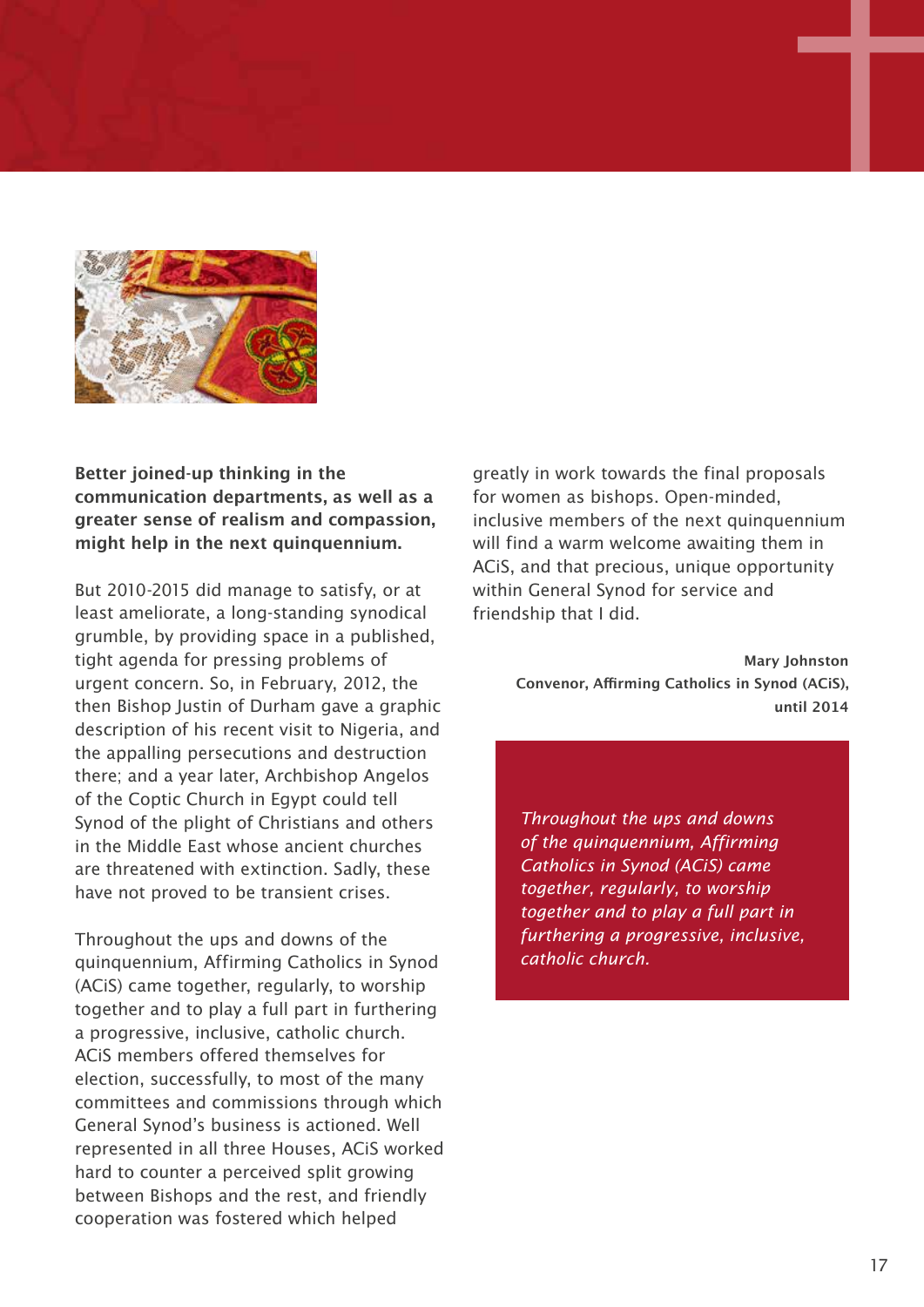# Affirming the Social Gospel

You don't have to have your roots in the catholic tradition to see that social action is much more than doing good to the poor, but it helps. *tradition to see that social action is much more than doing good to the poor, but it helps.*

Several times a week I walk, in one direction or the other, across Manchester's city centre. My most frequent route takes me along Market Street, past Marks and Spencer, down the side of Piccadilly Gardens, and then on to the entrance to the station. In the two years I've been making this walk the number of people sleeping in doorways, or sitting quietly behind polystyrene cups with a few coins in the bottom, must have doubled. To the ones who are awake I offer a greeting and a blessing; if they look ready for it, I stop for a brief conversation. Around the city centre there are a number of projects offering support to rough sleepers. Pretty well all of them are run by Christian groups. One was housed in my cathedral until last year, when we had to move it into much bigger premises. From time to time I drop in on one of the schemes and spend a while chatting to the men and women who make use of the facilities. Between the conversations on the streets and those in the centres I've been able to build up a bit of a picture of what pushes people out into sleeping in Manchester's doorways and carparks, and what makes it so hard for them to get back to having a home.

How many lives am I changing through this? God knows. But the answer is at least one. Mine.

The pastoral encounter has always been for me the place where ministry and mission begin. Sam Wells argues powerfully for the primacy of "being with" over against "doing for" people. But the purely pastoral is rarely where it ends. Hearing the voices of street sleepers, and beginning to recognise both the individuality and the repeated patterns in those voices, has equipped me for the task of speaking out. I can articulate something of what is going on in their midst to both my city and my diocese. The pastoral becomes the political, albeit a politics without party affiliation.

But it goes deeper than that. Alongside the encounters I have in streets and projects I am laying my encounters with God, in my reading of scripture, my participation in liturgy and in my private prayers. All these become part of the pattern. They make me part of it too, forming and reforming me in the process. So when I speak out about homelessness, or take some action to combat it, I'm doing so from the heart of my theology and my spirituality.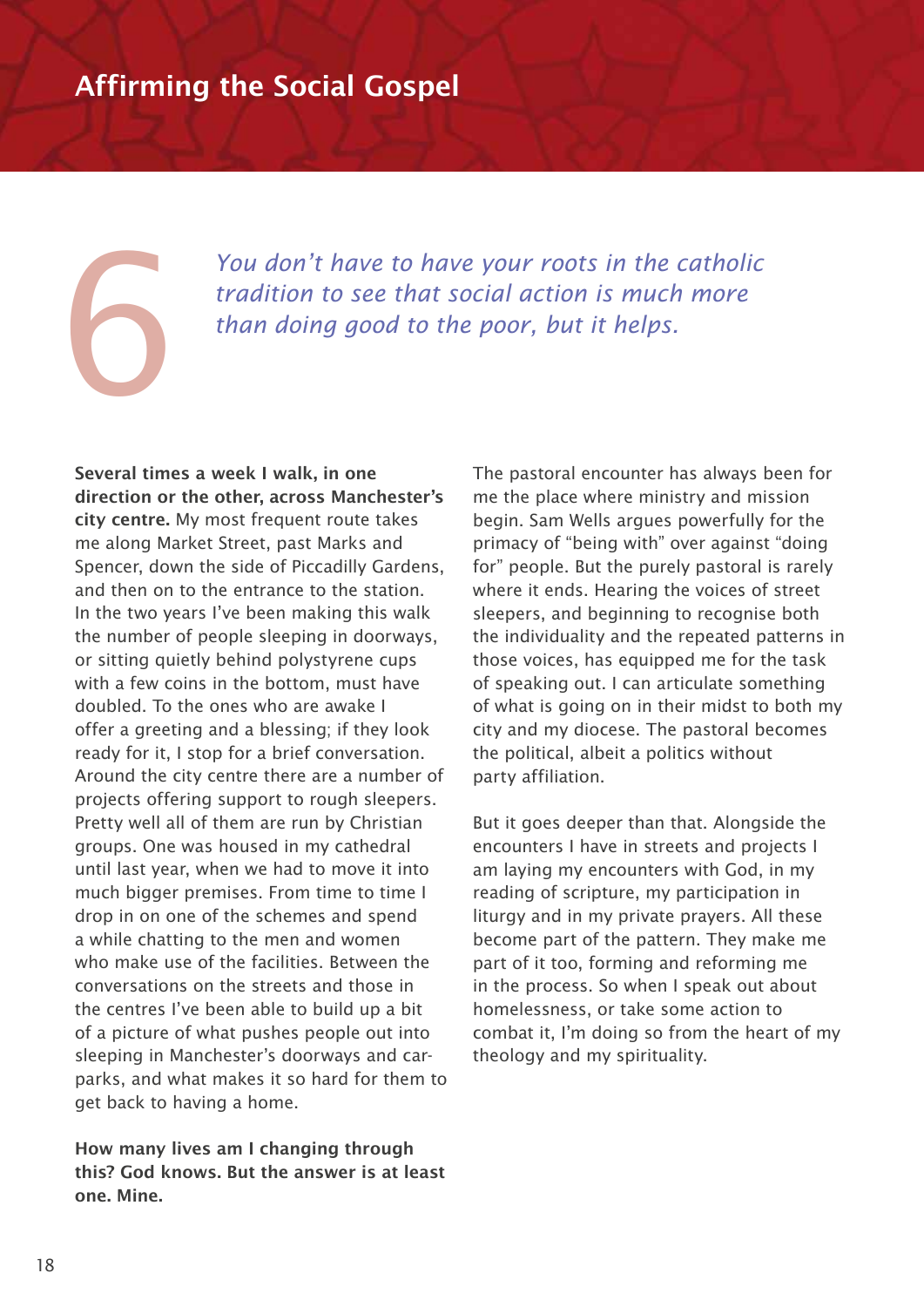

And deeper even still. The unbidden smile on a weather worn face, brought to life by being spoken to as a brother or sister, contains the release of the forgiven penitent. The life story shared with honesty is like hearing a parable from the gospels. The homeless man who brought me fresh tea and buttered toast to share with him from the counter of one project could have been giving me communion. And when, early one morning in the summer, the scarred arms of a heroin addict were raised to give me a blessing in just the same traditional formula as moments previously I had offered him, I was as truly blessed as at the end of any Eucharist. You don't have to have your roots in the catholic tradition to see that social action is much more than doing good to the poor, but it helps.

> **Rt Revd David Walker Bishop of Manchester**

*I've been able to build up a bit of a picture of what pushes people out into sleeping in Manchester's doorways and carparks, and what makes it so hard for them to get back to having a home.*



*Rt Revd David Walker*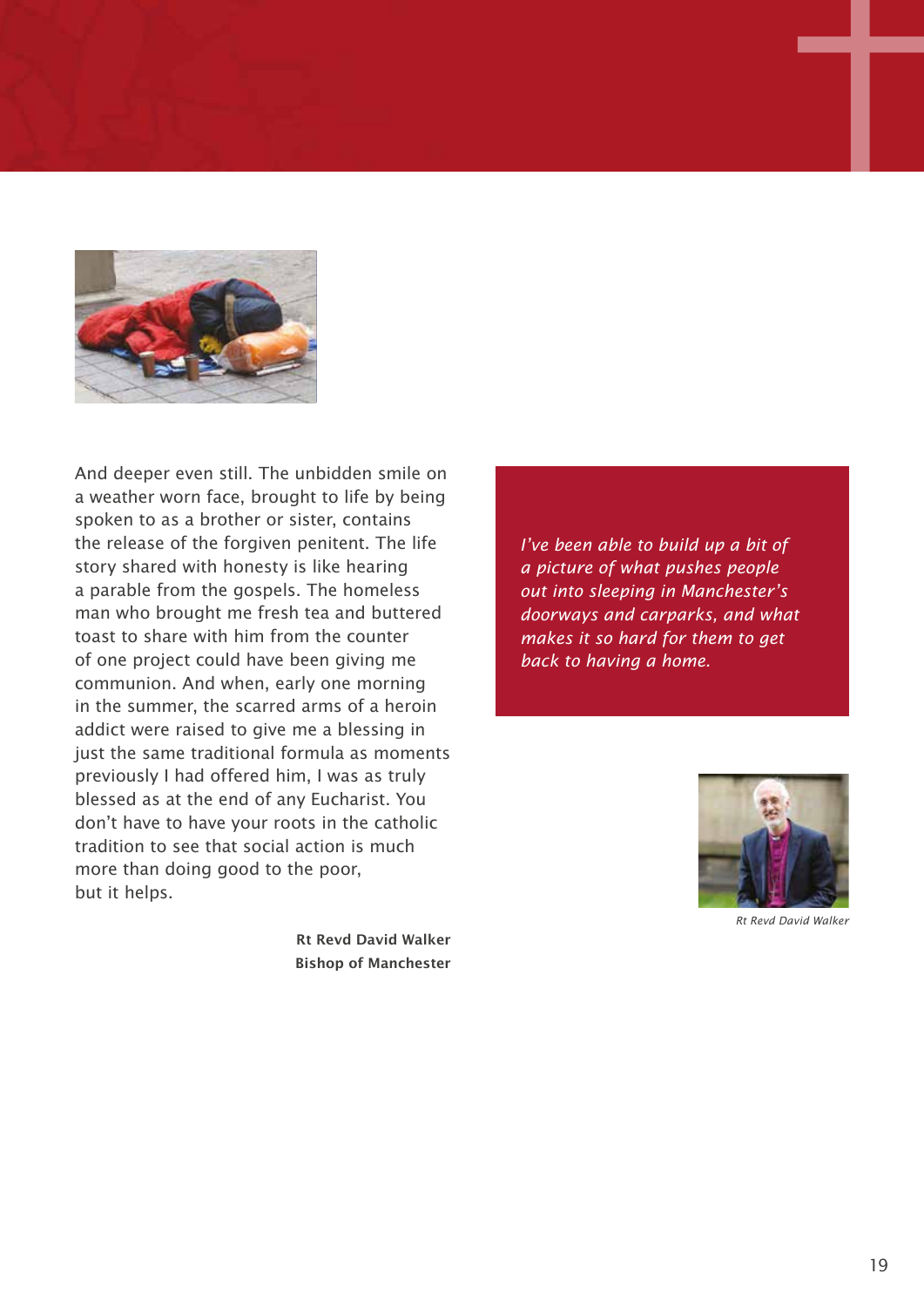# Parish Development

Reflections on the challenge of parish development

*Nick Chamberlain reflects on the challenge of parish development and poses some of the questions we nee*<br>ask ourselves going forward... *development and poses some of the questions we need to ask ourselves going forward…* 

There are many different ways in which to 'develop' parishes. In the delivery of this brief on behalf of the Affirming Catholicism Board I have sought to do two things: to offer 'food for thought' and to provide 'reflective space'.

The 'food for thought' has mainly been through occasional contributions to the monthly Newsletter. I see the Newsletter as a crucial way of building relationships (and thus an informal network) among our supporters, donors, and interested onlookers. Speaking personally, I am rather tired to be told increasingly repeatedly about all the things I 'ought' to be doing and being as a Christian and as a parish priest. What I am looking for is encouragement, something to stimulate me and the knowledge that I am not on my own. I think the Newsletter is one way in which Affirming Catholicism might repair and strengthen the fabric of the Church and achieve these things – and that is why I contribute to it.

The conference that we held in Newcastle during May 2015 was designed to provide both stimulation and reflective space. It was titled 'Going for Growth' and was inspired in response to the Church of England's report From Anecdote to Evidence. However, rather than be a spur to ever-increasing cycles of activity, the three speakers offered

different insights and perspectives on the life of the church – using both the report and the Reform and Renewal programme as lenses through which to focus reaction and response. Participants were able to converse with each other, to explore the perspectives that they had been offered, and then to take time to bring all that they had heard and contributed to God in the concluding worship. In their different ways, Archdeacon Geoff Miller from Newcastle Diocese, Professor Pauline Pearson from Northumbria University and Dr Stephen Spencer from the Yorkshire Training Partnership helped us to humanise and to theologise some of the change programmes with which we are being presented and reminded us of the importance of stories, of prayer, and of evidence that is qualitative as well as quantitative. We were reminded that a parish is both a geographical area and an idea in the mind and the spirit – and that the community that gathers in prayer and worship is also the community that contributes to the life of the world, in partnership with all others of goodwill. I ended the conference feeling strengthened in my identity and my calling, and hope that others did also.

When compiling the Annual Review last year I rather think that I and my colleagues on the Board of Affirming Catholicism did not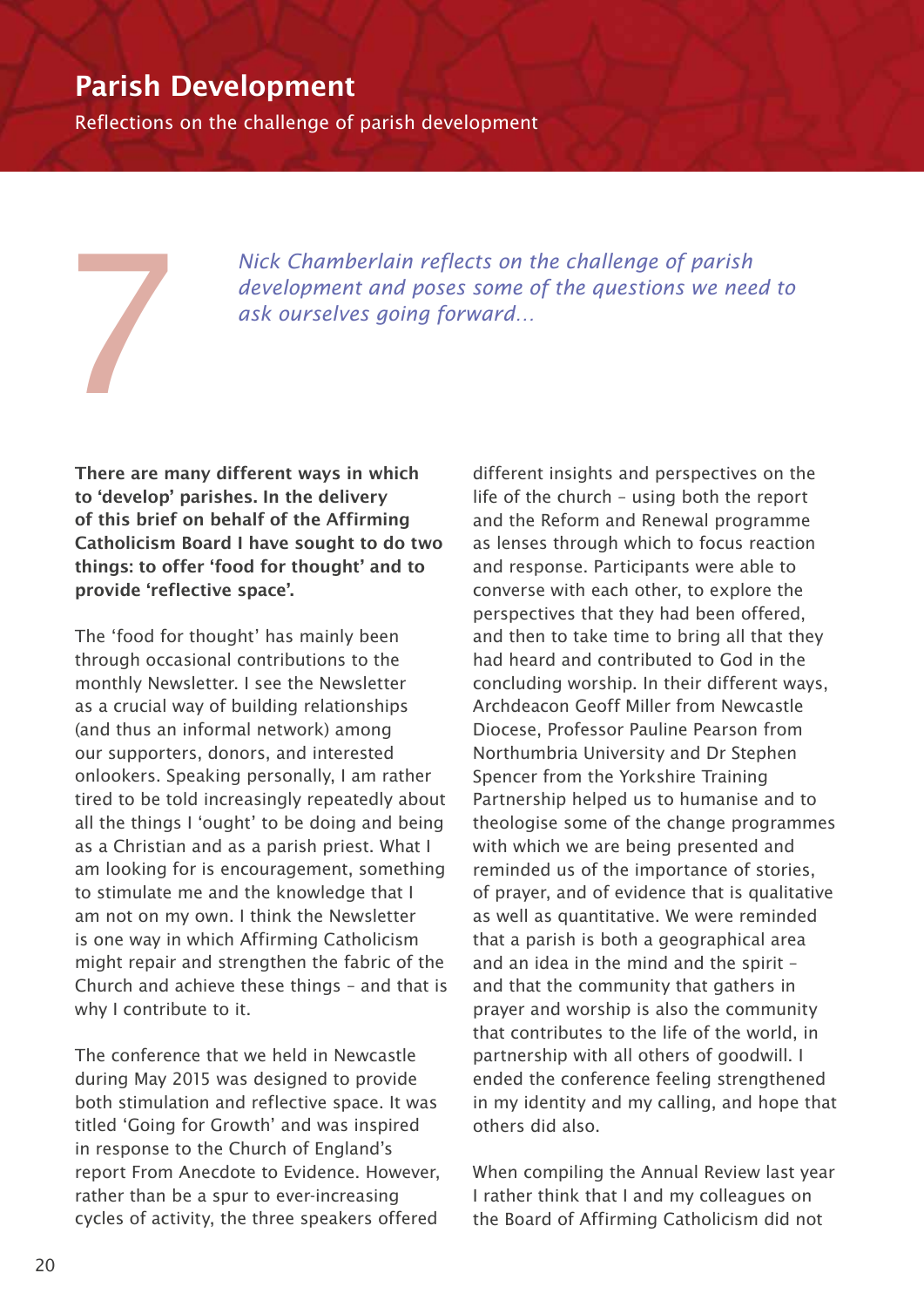

anticipate the extent to which the Church of England might be challenged in its identity in consequence of the reports of working parties that were presented to General Synod in 2015. I was aware that From Anecdote to Evidence might in a sense be a 'wake up' call to the church. This is why I suggested a conference to consider it. However, events overtook us during the year. And during the year my sense is that events have also overtaken dioceses and parishes as they have begun to come to terms with the suggestions made in the different February reports. I welcome the response that I begin to see developing and I hope to play my part in what I pray will be robust and constructive discussions in all the different organs of the church as we explore what it means to be catholic Anglicans in the early twentyfirst century.

#### What are our values? What do we need to rethink? Who are our allies? What is God calling us towards?

Thank you for being part of Aff Cath and I look forward to working and worshipping with you as together we develop our parishes and communities under the guidance of the Holy Spirit in the name of Jesus Christ and under the loving mantle of God.



*Rt Revd Dr Nicholas Chamberlain*

*A parish is both a geographical area and an idea in the mind and the spirit – and that the community that gathers in prayer and worship is also the community that contributes to the life of the world, in partnership with all others of goodwill.*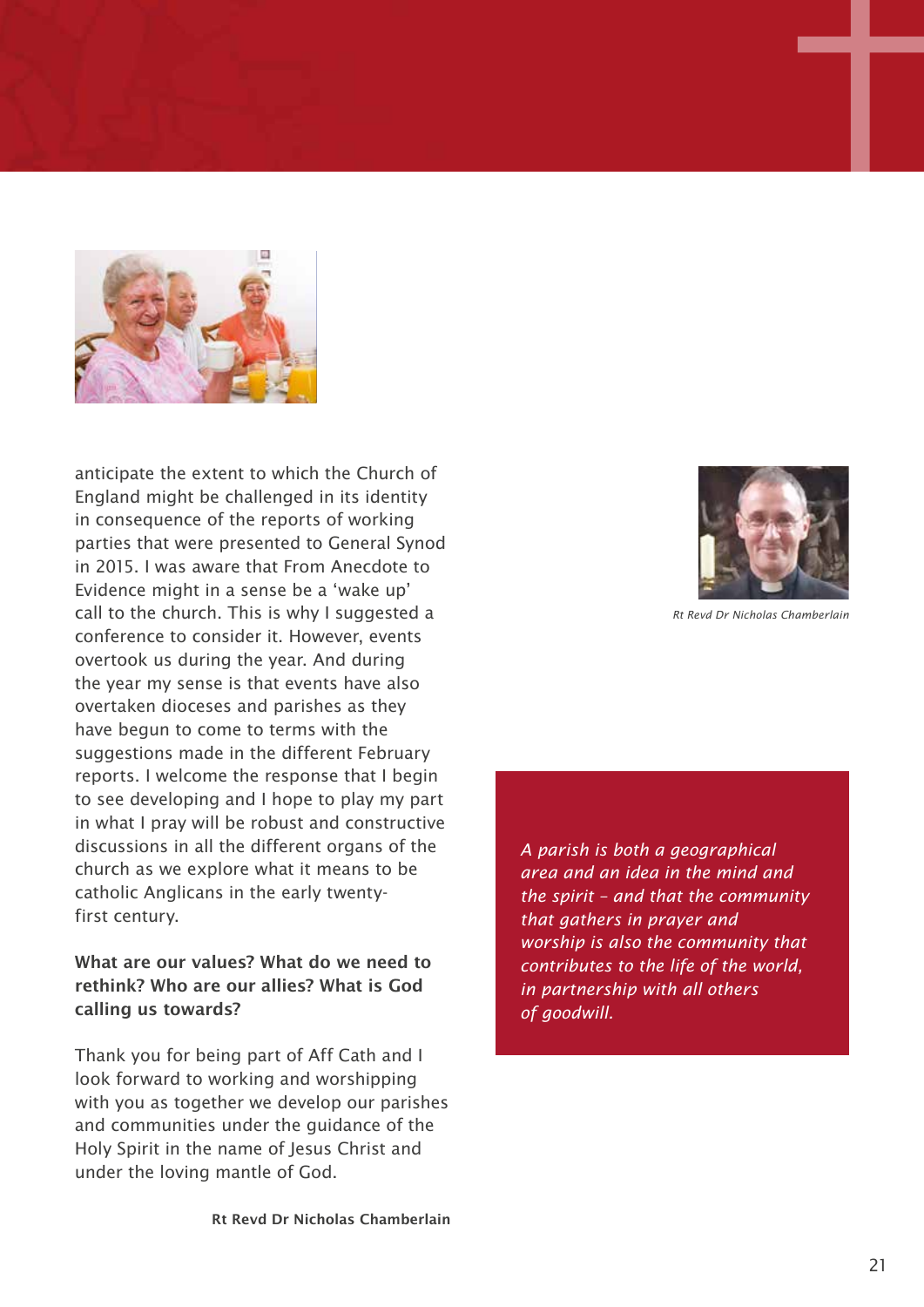# Going for Growth

From an Affirming Catholic Perspective



On Saturday 9th May 2015, about fifty people gathered at St. George's Church, Jesmond, Newcastle upon Tyne for a challenging discussion of the 2014 report From Anecdote to Evidence, produced by the Church Growth Research P *at St. George's Church, Jesmond, Newcastle upon Tyne for a challenging discussion of the 2014 report From Anecdote to Evidence, produced by the Church Growth Research Programme and the current initiatives around renewal and growth.* 

#### The discussion was opened by a stimulating paper by the Venerable Geoff Miller, Archdeacon of Northumberland.

Geoff emphasised the need to grow, and gave examples of growth in Newcastle diocese which are not much cited in the report, which he suggested focusses on urban and southern contexts. He reminded us that growth is not always good – "ask any cancer patient" – and that a small church is not a failed large church ("a satsuma is not a failed orange"). He encouraged us to consider the value of communities rooted in sacramental worship. Looking at the Diocese of Newcastle, he pointed to the value of stable leadership and a stable episcopacy in fostering growth, a focus on revitalising the parochial system – the vicar is "for the parish and not only the congregation". The focus has been on mission, and have significant impact in local communities. Geoff warned against assuming that one size fits all, suggesting that chaos is quite creative. "If you aim at nothing that is what you get, but if you have a strategy then you just get what the strategy is aiming for."

The Revd Prof Pauline Pearson, Professor of nursing at Northumbria University, offered a comparison between the "impact" agenda in the University context and discussions of the future of the church. She observed that business and management terminology can be useful in helping to understand what the church is about. At the same time, a focus on secular models can restrict our vision and hide important aspects of the church's mission. Pauline pointed to the vision and calling of Aidan, Cuthbert, Oswald, Hilda, Caedman, and Bede, which she suggested were probably not focussed primarily on numbers. She asked whether the church has lost confidence in God. Perhaps we need to think about sustainable witness, she suggested. How might we track impact: perhaps by quite simple means such as recording levels of use of prayer candles or prayer requests. Annuals, Pauline pointed out, grow and die, hopefully providing compost for the next season. Local parishes may also need to grow new projects which may be quite short-lived, but can still have influence. Trees, she suggested, also grow, but very slowly and usually steadily, until or unless struck by disease. "Nurture and relationships are about growing people, and not an organisation."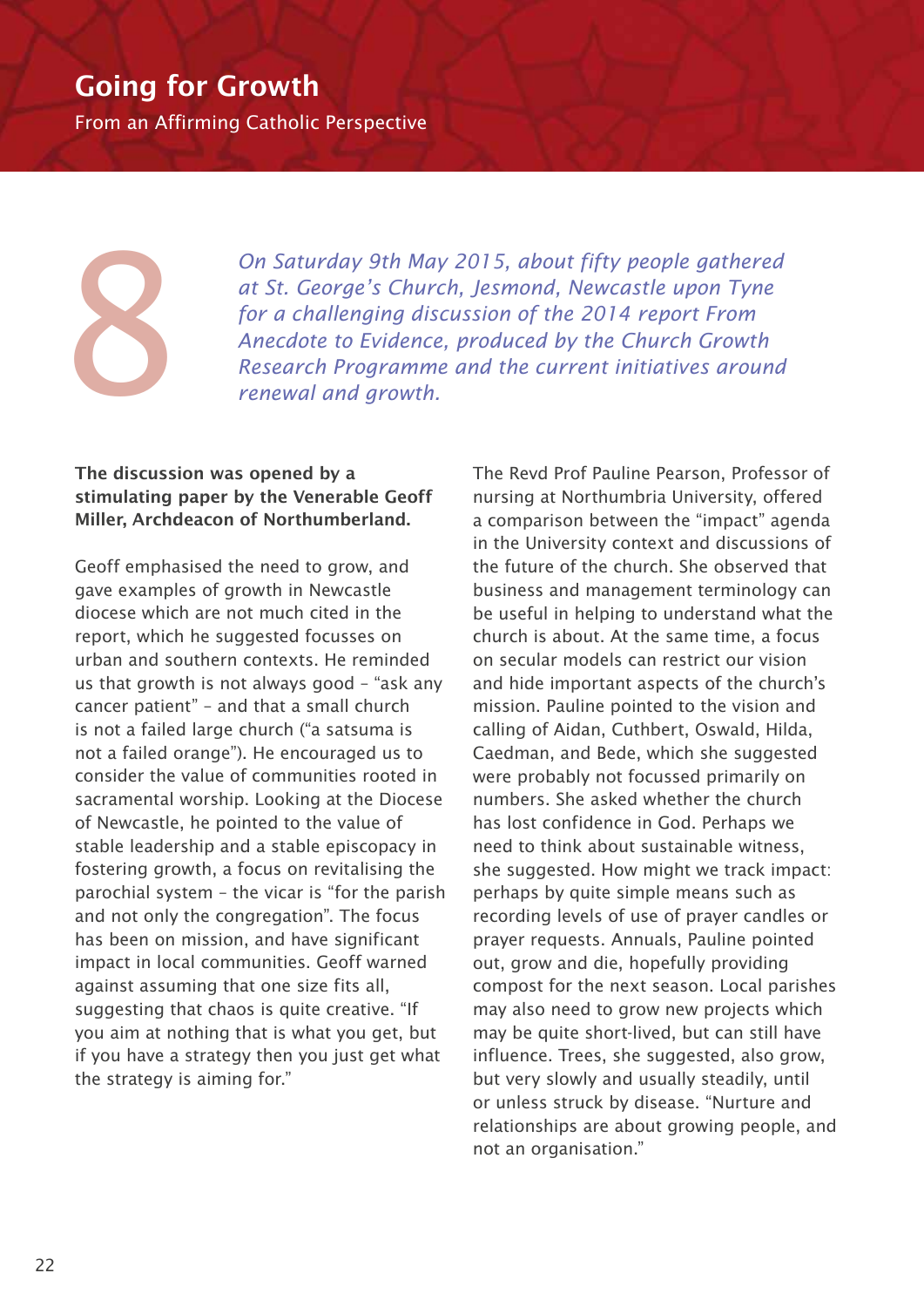

*Revd Canon Dr Charlotte Methuen*

The final speaker was the Revd Dr Stephen Spencer, author of SCM Study-guide on Christian Mission and tutor on the Yorkshire Ministry Course. Stephen explored experiences of building up children's work and work in a care home. Through these, he observed, "Regular Sunday churchgoing was not growing but the level of faith awareness and of connecting with God in the wider parish was growing. How is this to be assessed?" "Missio Dei" has come to be understood in terms of Spirit-directed and Kingdom-orientated mission: it is about God's initiative in creating and redeeming the world. In this understanding, a minister's primary call is not to recruit people to join the regular membership, but to explore how the local church can become an agent of change in the wider community. There may be a parallel here to the role of medieval religious communities: monks and nuns maintained their own communal life in order to serve the mission of God in their own context. What appeals to people outside the congregation "is for Christians to come alongside them and help them with the spiritual task of connecting with God and finding healing in their lives."

Discussion focussed on the need to deepen spiritual life. It was recognised that the wider view of mission does rely on a core congregation, and that mission will become increasingly difficult if the size of that core continues to decrease. There was considerable concern that the current agenda is driven by busy-ness, particularly of bishops and clergy. There is a real need for a longterm perspective – and that means leaders who do not move on quickly.

The papers will be available on the Affirming Catholicism website soon, either as audio or text files.

#### **Revd Canon Dr Charlotte Methuen**

*Regular Sunday churchgoing was not growing but the level of faith awareness and of connecting with God in the wider parish was growing*